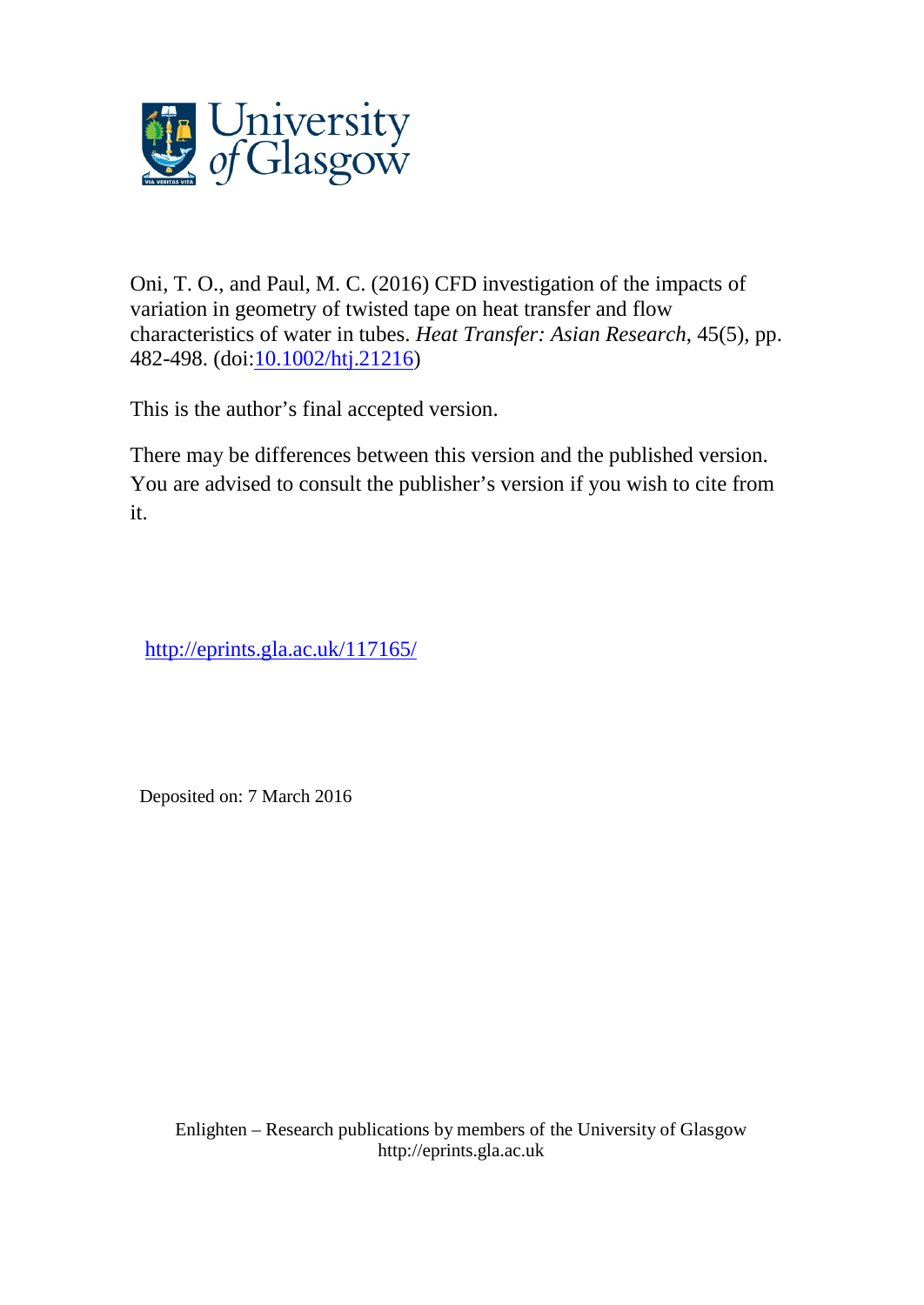# **CFD Investigation of the Impacts of Variation in Geometry of Twisted Tape on Heat Transfer and Flow Characteristics of Water in Tubes**

**Taiwo O. Oni 1, 2 and Manosh C. Paul <sup>1</sup>**

<sup>1</sup> Systems, Power and Energy Research Division, School of Engineering University of Glasgow, Glasgow G12 8QQ, UK **<sup>2</sup>** Mechanical Engineering Department, Faculty of Engineering Ekiti State University, Ado-Ekiti, Nigeria

\*Correspondence: Manosh.Paul@glasgow.ac.uk, tooni1610@yahoo.com, Tel.: +234(0)803 621 7934

## **Abstract**

In this research paper, the influence of variations in geometry of tape insert on thermal performance and flow characteristics of water inside tubes is investigated by means of computational fluid dynamics (CFD). The tape considered is alternate-axis triangular cut twisted tape. The perimeter of the cuts on the tape, the pitch of the tape and the width of the tape were varied. Turbulent flow is considered and uniform heat flux is imposed on the walls of the tubes. RNG  $\kappa - \varepsilon$  turbulence model is selected for the simulations and RANS equations are applied to render the Navier-Stokes equations tractable. The findings of the investigations indicated that the thermal performance of all the tubes fitted with twisted tape is better than that of the tube without twisted tape, and also that the performance is influenced by the geometry of the twisted tape. In particular, the thermal performance diminishes as the tape pitch increases but it is augmented by an increase in the size of the cuts on the tape and an increase in the width of the tape.

**Key words:** Thermal performance, geometry, turbulence model, heat transfer, simulation.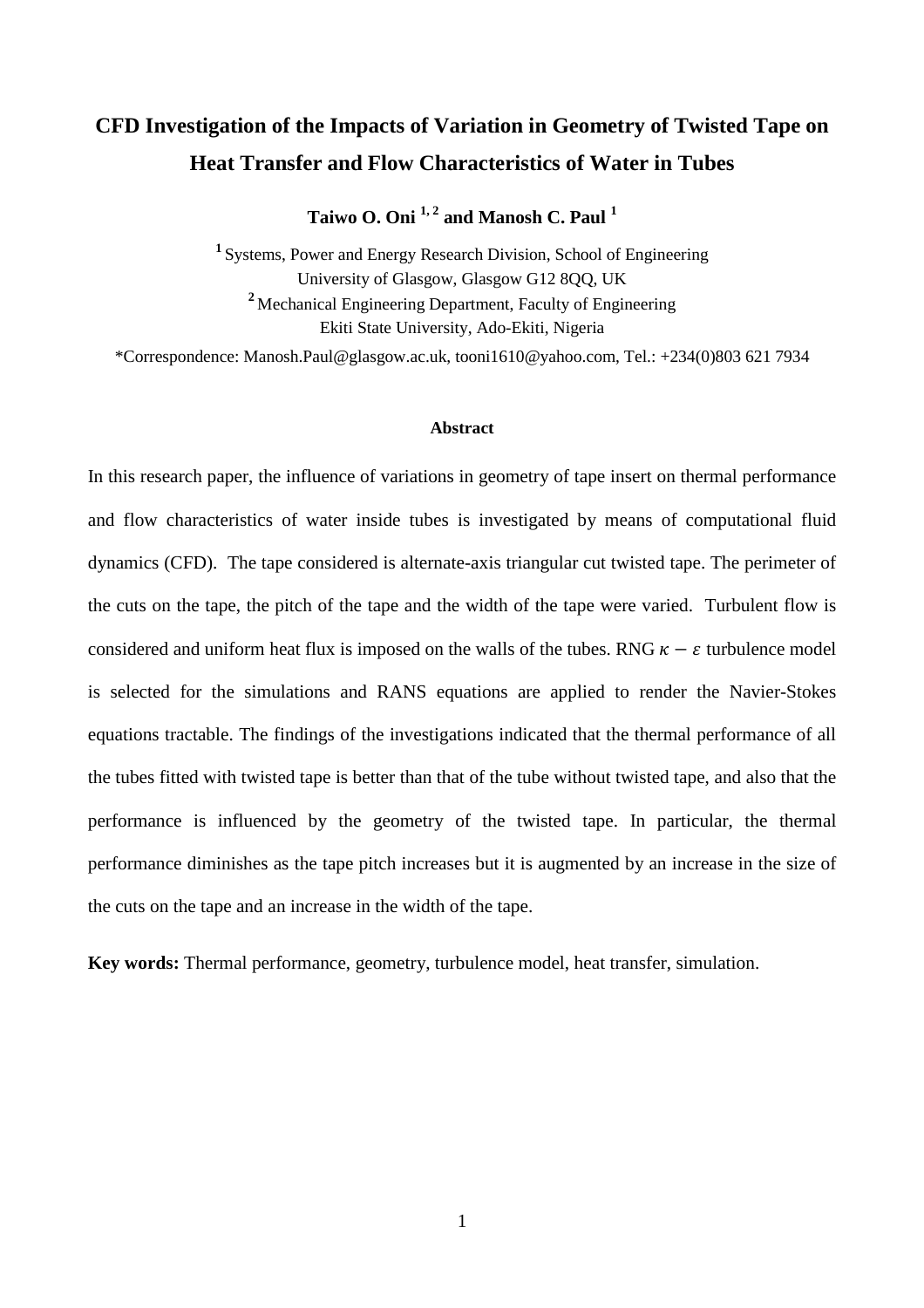# **Nomenclature**

| <b>Roman symbols</b>                                                   |                                                                            |
|------------------------------------------------------------------------|----------------------------------------------------------------------------|
| $C_{1\varepsilon}$ , $C_{2\varepsilon}$ , $C_{\mu}$ :                  | Model constant                                                             |
| $E$ :                                                                  | Total energy $(J)$                                                         |
| D:                                                                     | Diameter of tube $(m)$                                                     |
| $f$ :                                                                  | Friction factor                                                            |
| $g$ :                                                                  | Gravitational acceleration $(m/s^2)$                                       |
| $G_{\kappa}$ :                                                         | Generation of turbulence kinetic energy due to the mean velocity gradients |
| $G_{\omega}$ :                                                         | Generation of specific dissipation rate                                    |
| $h$ :                                                                  | Heat transfer coefficient $(W/m^2, K)$                                     |
| $I$ :                                                                  | Turbulence intensity                                                       |
| $k$ :                                                                  | Thermal conductivity $(W/m, K)$                                            |
| $k_{eff}$                                                              | Effective thermal conductivity $(W/m, K)$                                  |
| L:                                                                     | Length of tube $(m)$                                                       |
| $N\mathfrak{u}$ :                                                      | Nusselt number                                                             |
| $p$ :                                                                  | perimeter of cut on twisted tape $(m)$                                     |
| P:                                                                     | Pressure $(N/m^2)$                                                         |
| Re:                                                                    | Reynolds number                                                            |
| $R_{\varepsilon}$ :                                                    | Term which is related to the mean strain and turbulence quantities         |
| $T$ :                                                                  | Temperature $(K)$                                                          |
| $u$ :                                                                  | Mean velocity $(m/s)$                                                      |
| $\vec{u}$ :                                                            | Velocity vector $(m/s)$                                                    |
| w:                                                                     | Width of twisted tape $(m)$                                                |
| $\mathfrak{x}$ :                                                       | Axial coordinate $(m)$                                                     |
| y:                                                                     | Pitch of twisted tape                                                      |
|                                                                        |                                                                            |
| <b>Greek</b> symbols                                                   | Inverse Prandtl number for $\kappa$ , $\varepsilon$                        |
| $\alpha_{\kappa}, \alpha_{\varepsilon}$ :<br>ε:                        | Dissipation rate of turbulent kinetic energy $(m^2/s^3)$                   |
|                                                                        | Thermal performance factor                                                 |
| $\eta$ :<br>ι:                                                         | Unit tensor                                                                |
| к:                                                                     | Turbulent kinetic energy $(m^2/s^2)$                                       |
|                                                                        | Dynamic viscosity $(kg/ms)$                                                |
| $\mu$ :                                                                | Effective dynamic viscosity $(kg/ms)$                                      |
| $\mu_{eff}$ :                                                          | Turbulent dynamic viscosity $(kg/ms)$                                      |
| $\mu_t$ :                                                              | Density $(kg/m^3)$                                                         |
| $\rho$ :<br>$\sigma_{\kappa}, \sigma_{\varepsilon}, \sigma_{\omega}$ : | Prandtl number for $\kappa$ , $\varepsilon$ , $\omega$                     |
| $\bar{\bar{\tau}}$ :                                                   | Stress tensor $(N/m^2)$                                                    |
|                                                                        | Specific dissipation rate $(K^{-1})$                                       |
| ω:                                                                     |                                                                            |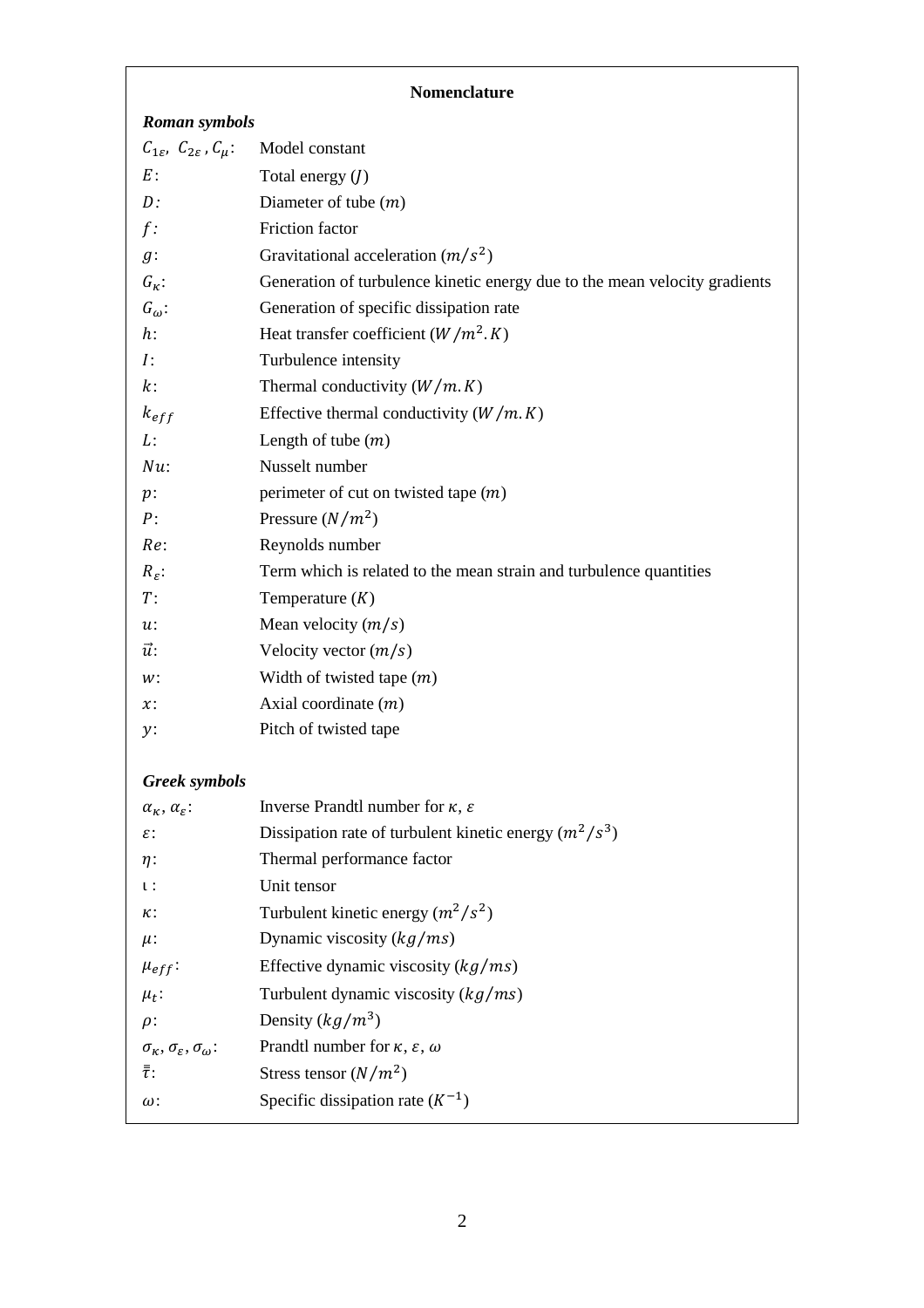## **1. Introduction**

Heat energy is indispensable to the survival of man and this has made him to be occupied by the quest for its effective utilization in industrial and domestic activities [1]. As a matter of fact, the application of heat energy is becoming critical in areas such as refrigeration plant, solar water heaters, electronics thermal management, heat pipes, aerospace, automobiles, and medicines [2-4]. In order to reduce the aggregate financial resources that go into producing heat energy, it has become necessary to design heat transfer equipment that are more efficient in performance, and at the same time are able to reduce energy and cost. In this regard, heat transfer enhancement becomes important [5].

Because of their simplicity and no need for external power, passive methods of heat transfer enhancement have shown much potential and found unlimited applications. These passive methods incorporate additional devices such as twisted tape inserts and displaced enhancement devices, or make use of geometrical modifications such as extended surfaces and rough surfaces to the flow channel [6, 7]. The simple configuration, low maintenance cost and easy installation of twisted tape has made its use a popular choice to enhance heat transfer [3, 8]. Twisted tapes which are properly designed offer the promotion of heat transfer with a reasonable penalty in pressure drop which ultimately yields savings in energy and cost [9, 10].

Studies on the enhancement of heat transfer have been in progress for some times to yield better results for performance of heat exchangers. One of the early works in this regard was experimentally carried out by Kreith and Margolis [11] on turbulent flow through tubes induced with twisted tape and obtained a significant enhancement in heat transfer over that in the plain tube.

Gupte and Date [12] numerically evaluated the Nusselt number and friction factor of swirl flow generated by twisted tape of twist ratios  $\infty$ , 5.3, 5.04, and 2.66 in annuli and reported an increase in Nusselt number and friction factor in the induced tube over those in the plain tubes.

The influences of twisted tape insertion on heat transfer and flow characteristics in a concentric double pipe heat exchanger were experimentally studied by Noothong et al. [13]. The results revealed that the heat transfer for the tube induced with twisted-tape of pitches of 5 and 7 were 188% and 159% respectively of those for the plain tube.

Chang et al. [14], in their work on turbulent heat transfer and pressure drop in tube fitted with serrated twisted tape, made it known that the tube fitted with serrated twisted tape produced a better heat transfer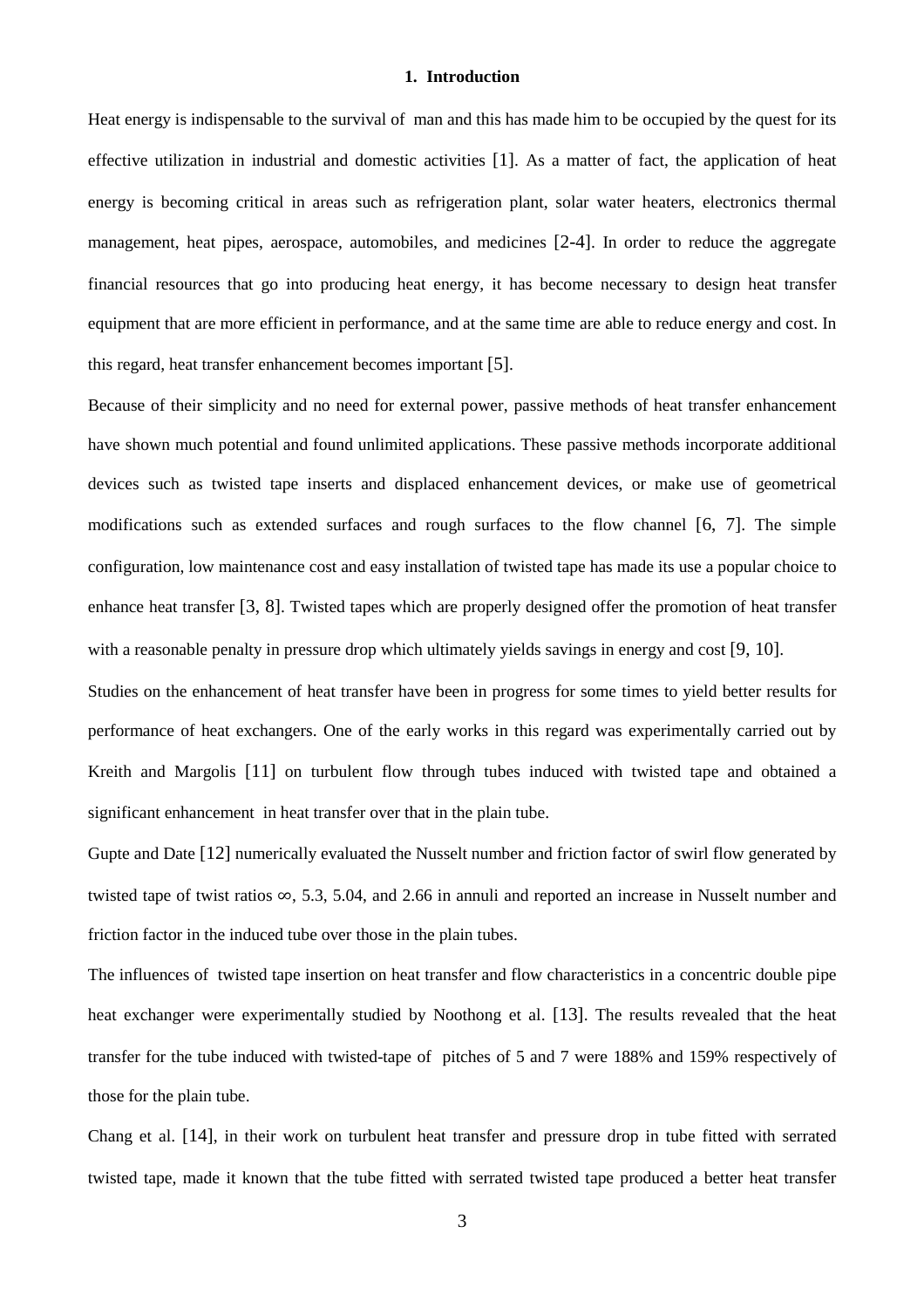enhancement than the tube fitted with smooth-walled twisted tape. The heat transfer augmentation attributed to serrated twisted tape was found to be about 1.25 to 1.67 times that in the tube fitted with smooth twisted tape and  $2.5 - 4.8$  times that in the plain tube.

Chiu and Jang [15] examined numerical and experimental analyses for thermal-hydraulic characteristics inside a circular tube with different tape inserts. They discovered that the heat transfer enhancement by the longitudinal strip insert without hole and longitudinal strip insert with holes were up to 116% and 118% respectively of that in the plain tube.

Murugesan et al. [16] fabricated a trapezoidal-cut twisted tape, and experimentally discussed the heat transfer and pressure drop characteristics of turbulent flow in a circular tube fitted with the twisted tape. They observed a significant increase in heat transfer coefficient and friction factor for the tape with trapezoidal-cut. The Nusselt number for the trapezoidal-cut twisted tape was 1.72 to 2.85 times that of plain tube.

In another work, Murugesan et al. produced a twisted tape with square cuts [17] and performed an experimental investigation with it on a double pipe heat exchanger. They concluded that the Nusselt number for the tube induced with square-cut twisted tape of twist ratios 2.0, 4.4 and 6.0 were 1.08, 1.067 and 1.055 respectively times those of the tubes induced with plain twisted tape, and their friction factors were 1.09, 1.12 and 1.15 respectively times those of the tube with plain twisted-tape insert.

Cui and Tian [18] published their findings on the numerical and experimental work done on heat transfer characteristics and pressure drop of air in a circular tube induced individually with edgefold-twisted tape inserts and classic spiral-twisted-tape inserts of the same twist ratio. Their results showed that the Nusselt number of the tube with edgefold-twisted tape inserts was 1.04 to 1.09 times that with spiral-twisted tape inserts, and the friction factor of the tube with edgefold-twisted tape inserts was 1.087 to 1.74 times that of the spiral-twisted tape inserts.

According to the observation of Guo et al. [19], the thermal performance of a tube fitted with a centrecleared twisted tape can be augmented up to 1.2 times of a tube fitted with a plain twisted tape. The numerical analysis of heat transfer and fluid flow through a round tube fitted individually with triple or quadruple twisted tapes was presented by Zhang et al. [20], and they concluded that the Nusselt number of the tube with triple twisted tape and quadruple twisted tape were significantly higher than that of the plain tube.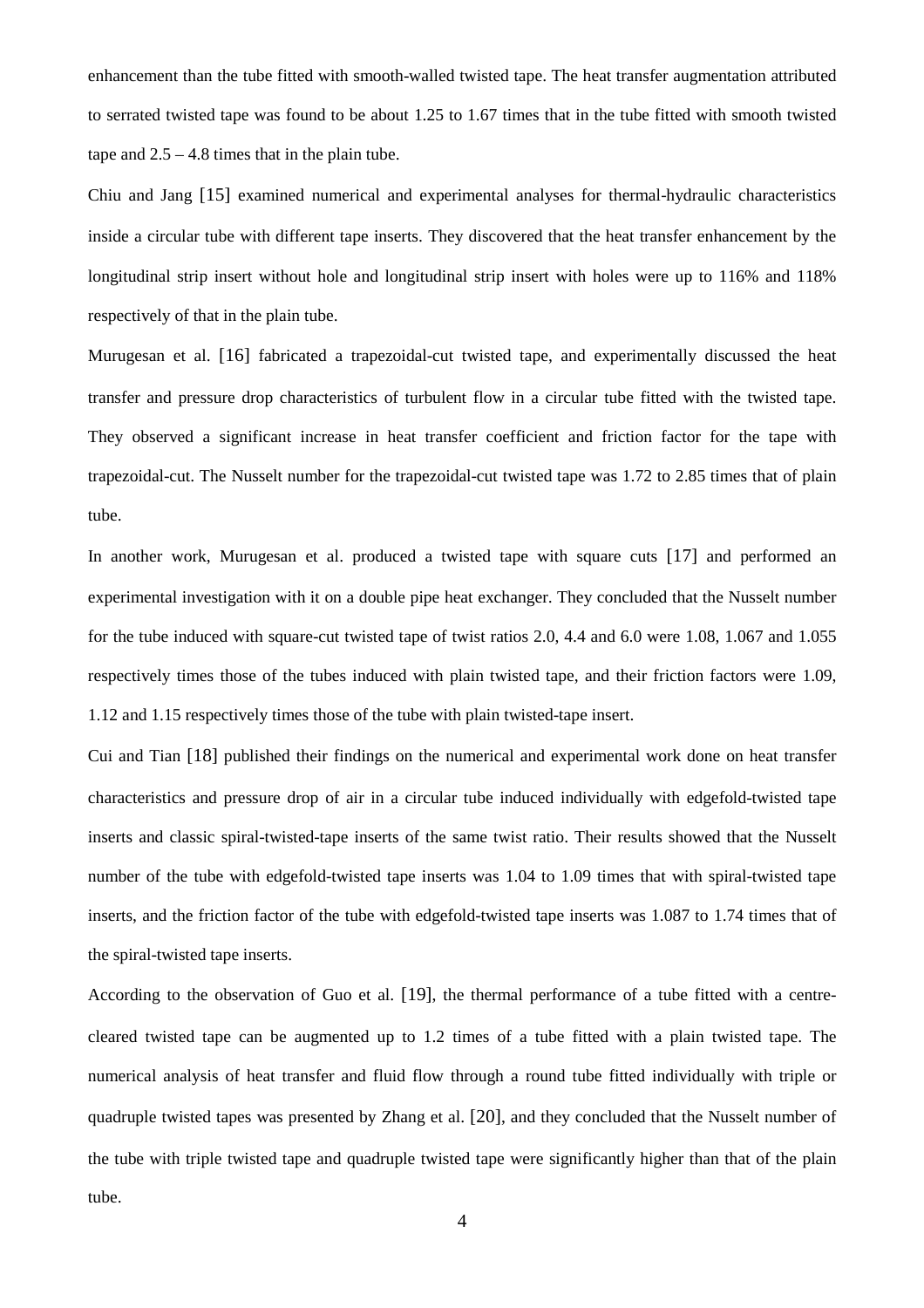Through the publication of Salman et al. [21], it was discovered that heat transfer in a plain tube can be enhanced by inserting an alternate-axis twisted tape or a plain twisted tape into the plain tube. The heat transfer for turbulent flow in a tube fitted with single, double, triple and quadruple twisted tape inserts was experimentally examined by Chokphoemphun et al. [22], and they concluded that the Nusselt number for the induced tubes was 15% to 112% higher that for the plain tube.

The above-mentioned works indicated that the heat transfer produced by the tubes induced with plain twisted tapes or modified twisted tapes is higher than those produced in the tubes without a twisted tape. However, the works did not provide a comprehensive analysis of the impacts which the variation in the geometry of the tape will have on thermal-hydraulic performance of the flow systems. Hence, the present work numerically explores the effects of the variations in tape pitch, tape width, and size of cuts on the tape on heat transfer and flow characteristics of water in tubes induced with alternate-axis triangular cut twisted tape.

## **2. Physical models**

Eight different models are considered in this study. One of them is a plain tube while the others are tubes induced with a modified twisted tape. The tube is depicted in **Fig. 1**(a) and its diameter (D) and length (L) are 19mm and 1000mm respectively. In **Fig. 1** (b), the width and the pitch of the twisted tape are represented by w and y respectively. The tapes have alternate axes and equilateral triangular cuts are made on them, and



**Fig. 1.** (a) Physical model for plain tube, (b) physical model for plain tube induced with twisted tape, and (c) triangular cut on the twisted tape.

hence the tape is referred to in this work as alternate-axis triangular cut twisted tape (ATCT). The triangular cut is shown in **Fig. 1**(c). As presented in **Table 1**, the individual tapes in the seven induced tubes are ATCT,  $ATCT_{w1}$ ,  $ATCT_{w2}$ ,  $ATCT_{p1}$ ,  $ATCT_{p2}$ ,  $ATCT_{v1}$ , and  $ATCT_{v2}$ . The tape ATCT is the reference tape for the present investigation. This means that all the other six tapes are obtained from the ATCT by varying its geometry. The geometry of the tapes are different from one another in the width (w), pitch (y), length (s) of a side of the triangular cut, and perimeter (p) of the cut. The physical models upon which the investigation is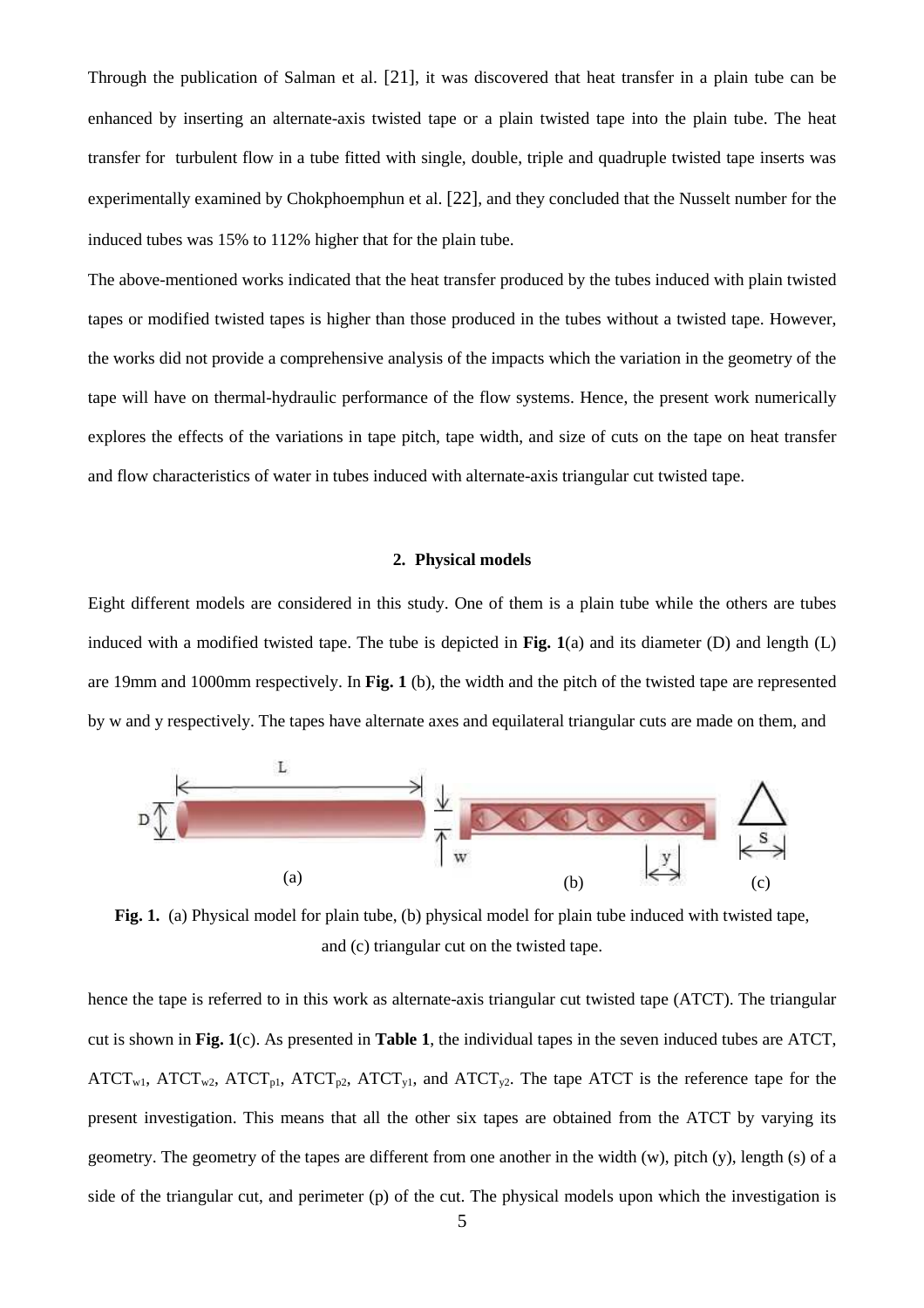## $TATCT_{p2}$ ,  $TATCT_{y1}$ , and  $TATCT_{y2}$ .

## **Table 1**

Description of the various geometries of the alternate-axis triangular cut

| Tape               | Geometry |          |          |          | Physical            |
|--------------------|----------|----------|----------|----------|---------------------|
|                    | $w$ (mm) | $y$ (mm) | $s$ (mm) | $p$ (mm) | model               |
|                    |          |          |          |          | PT                  |
| <b>ATCT</b>        | 18       | 54       | 11.42    | 34.26    | <b>TATCT</b>        |
| $ATCT_{w1}$        | 15       | 54       | 11.42    | 34.26    | $TATCT_{w1}$        |
| $ATCT_{w2}$        | 13       | 54       | 11.42    | 34.26    | $TATCT_{w2}$        |
| $ATCT_{p1}$        | 18       | 54       | 9.00     | 27.00    | TATCT <sub>p1</sub> |
| $ATCT_{p2}$        | 18       | 54       | 6.00     | 18.00    | $TATCT_{p2}$        |
| $ATCT_{vl}$        | 18       | 36       | 11.42    | 34.26    | TATCT <sub>v1</sub> |
| ATCT <sub>v2</sub> | 18       | 72       | 11.42    | 34.26    | TATCT <sub>y2</sub> |

twisted tape and various physical models.

## **3. Governing equations and assumptions**

The following assumptions are made for the governing equations:

- The fluid flow is steady.
- The fluid flow is incompressible.
- Viscous dissipation is negligible.
- Compression work is negligible.
- Thermal radiation and chemical reaction are negligible.

Consequent upon the above assumptions, the governing equations for the models can be expressed [23, 24]

as:

continuity equation:

$$
\frac{\partial \rho}{\partial t} + \nabla \cdot (\rho \vec{u}) = 0 \tag{1}
$$

momentum equation:

$$
\frac{\partial(\rho \vec{u})}{\partial t} + \nabla \cdot (\rho \vec{u} \vec{u}) = \rho g - \nabla P + \nabla \cdot (\bar{\tau})
$$
\n(2)

energy equation:

$$
\frac{\partial(\rho E)}{\partial t} + \nabla \cdot (\vec{u}(\rho E + P)) = \nabla \cdot (k_{eff} \nabla T + (\bar{\bar{\tau}}_{eff} \cdot \vec{u}))
$$
\n(3)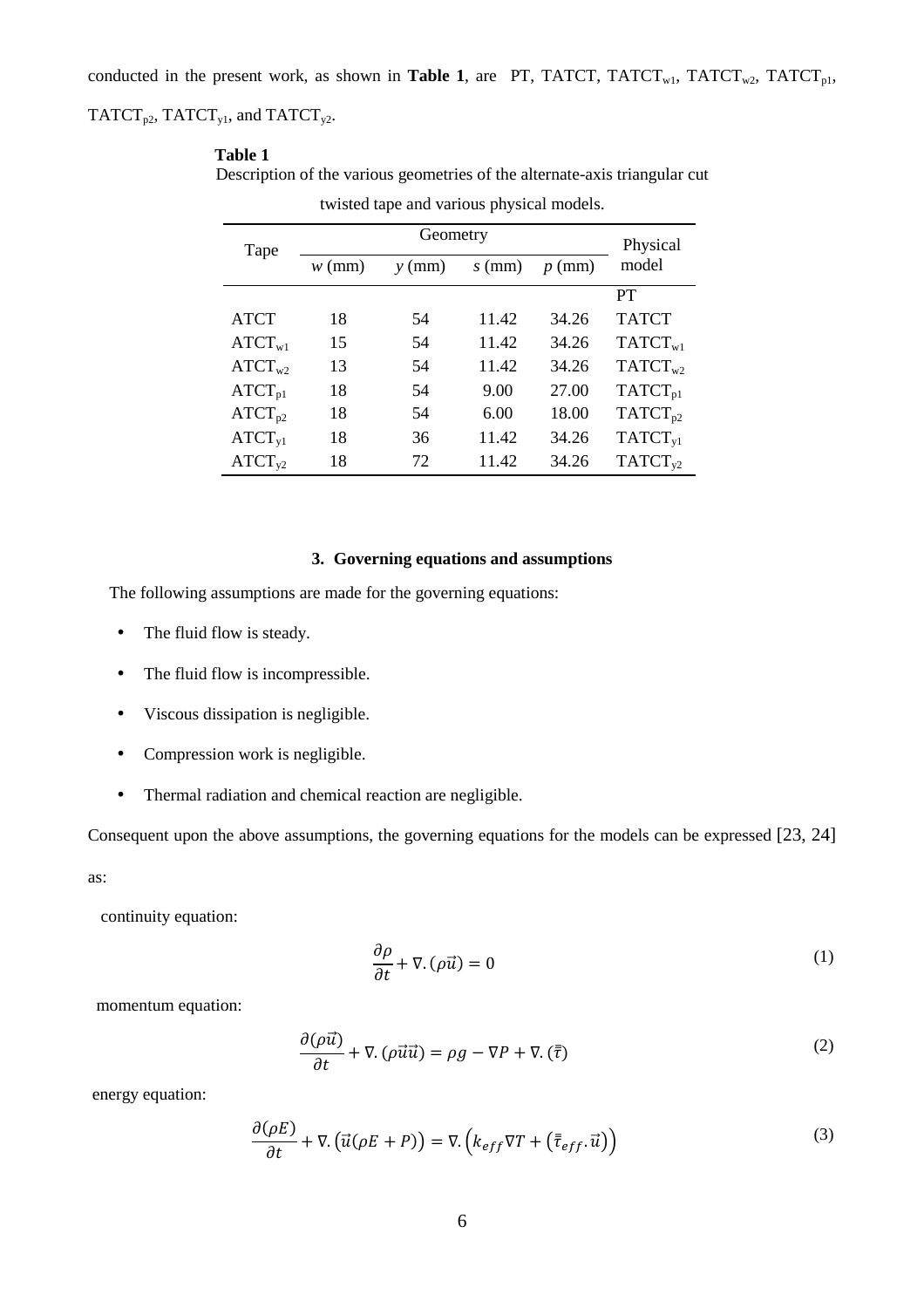$$
\bar{\tau}_{eff} = \mu \left( (\nabla \vec{u} + \nabla \vec{u}^T) - \frac{2}{3} \nabla \cdot \vec{u} \mathbf{1} \right)
$$
\n(4)

## **4. Turbulence modelling**

Different turbulence models are used to ascertain the suitability of each of them for the simulations. They are RNG  $\kappa - \varepsilon$ , standard  $\kappa - \varepsilon$ , and standard  $\kappa - \omega$  models.

#### **4.1. RNG**  $\kappa - \varepsilon$  model

The renormalization group (RNG)  $\kappa - \varepsilon$  model, derived by Yakhot et al. [25], is based on model transport equations for the turbulence kinetic energy  $(\kappa)$  and turbulence dissipation rate ( $\varepsilon$ ) [23] viz

$$
\frac{\partial}{\partial t}(\rho \kappa) + \frac{\partial}{\partial x_i}(\rho \kappa u_i) = \frac{\partial}{\partial x_j} \left[ \alpha_\kappa \mu_{eff} \frac{\partial \kappa}{\partial x_j} \right] + G_k - \rho \varepsilon \tag{5}
$$

$$
\frac{\partial}{\partial t}(\rho \varepsilon) + \frac{\partial}{\partial x_i} = \frac{\partial}{\partial x_j} \left[ \alpha_{\varepsilon} \mu_{eff} \frac{\partial \varepsilon}{\partial x_j} \right] + C_{1\varepsilon} \frac{\varepsilon}{\kappa} G_k - C_{2\varepsilon} \rho \frac{\varepsilon^2}{\kappa} - R_{\varepsilon} \tag{6}
$$

The model constants are  $C_{1\epsilon} = 1.42$ ,  $C_{2\epsilon} = 1.68$ ,  $C_{\mu} = 0.0845$ ,  $\sigma_{\kappa} = 0.7194$  and  $\sigma_{\epsilon} = 0.7194$  [23].

## **4.2. Standard**  $\kappa - \omega$  model

The standard  $\kappa - \omega$  model is based on the Wilcox  $\kappa - \omega$  model[26]. It is based on transport equations for the turbulence kinetic energy  $(\kappa)$  and the specific dissipation rate  $(\omega)$  [23] which are given as

$$
\frac{\partial}{\partial t}(\rho \kappa) + \frac{\partial}{\partial x_i}(\rho \kappa u_i) = \frac{\partial}{\partial x_j} \left[ (\mu + \frac{\mu_t}{\sigma_\kappa}) \frac{\partial \kappa}{\partial x_j} \right] + G_k - \beta_1 \kappa \omega \tag{7}
$$

$$
\frac{\partial}{\partial t}(\rho\omega) + \frac{\partial}{\partial x_i}(\rho\omega u_i) = \frac{\partial}{\partial x_j} \left[ \left( \mu + \frac{\mu_t}{\sigma_\omega} \right) \frac{\partial \omega}{\partial x_j} \right] + G_\omega - \beta_2 \omega^2 \tag{8}
$$

The model constants are  $\beta_1 = \beta_2 = 0.072$ .

#### **4.3. Standard**  $\kappa - \varepsilon$  model

The standard  $\kappa - \varepsilon$  model is a turbulence model proposed by Launder and Spalding [27] and it is based on turbulent kinetic energy ( $\kappa$ ) and turbulence dissipation rate ( $\varepsilon$ ). Its transport equations are given [23] as

$$
\frac{\partial}{\partial t}(\rho \kappa) + \frac{\partial}{\partial x_i}(\rho \kappa u_i) = \frac{\partial}{\partial x_j} \left[ \left( \mu + \frac{\mu_t}{\sigma_\kappa} \right) \frac{\partial \kappa}{\partial x_j} \right] + G_k - \rho \varepsilon \tag{9}
$$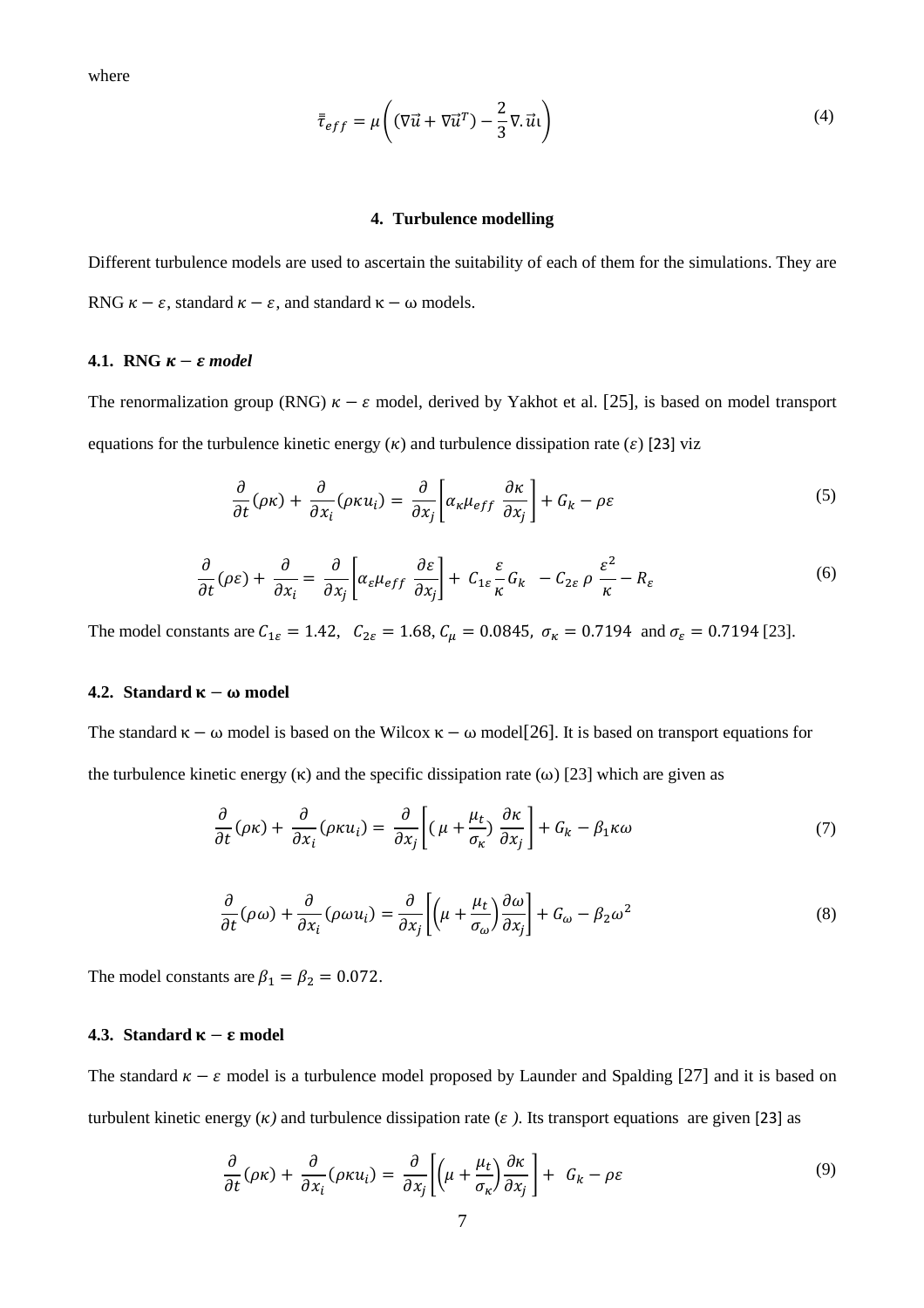$$
\frac{\partial}{\partial t}(\rho \varepsilon) + \frac{\partial}{\partial x_i}(\rho \varepsilon u_i) = \frac{\partial}{\partial x_j} \left[ \left( \mu + \frac{\mu_t}{\sigma_{\varepsilon}} \right) \frac{\partial \varepsilon}{\partial x_j} \right] + C_{1\varepsilon} \frac{\varepsilon}{\kappa} G_k - C_{2\varepsilon} \rho \frac{\varepsilon^2}{\kappa}
$$
(10)

The model constants are  $C_{1\epsilon} = 1.44$ ,  $C_{2\epsilon} = 1.92$ ,  $C_{\mu} = 0.09$ ,  $\sigma_{\kappa} = 1.0$  and  $\sigma_{\epsilon} = 1.3$  [23].

#### **5. Boundary conditions**

Appropriate boundary conditions are necessary for solving the set of non-linear governing equations and therefore considered in the numerical simulations. At the pipe inlet, temperature  $T_i = 301K$ , diameter  $D = 0.019m$ , velocity (v) derived by  $v = Re. \mu / \rho. D$  (where Re is the Reynolds number), and turbulence intensity  $I = 0.16/Re^{0.125}$  were set. A uniform heat flux,  $-k \left(\frac{\partial T}{\partial x}\right)_{D/2}$ , is imposed on surface of the tube wall, and it is also subjected to a no-slip condition, i.e.  $u_i = u_j = u_k = 0$ .

#### **6. Numerical method**

The finite volume method of Fluent was used to discretize the governing equations. Through the second order upwind discretization scheme, Taylor series expansion was used to compute the unknown quantities at the cell faces. As a way of incorporating the effects of pressure into the solution for the momentum equation, the Semi Implicit Pressure Linked Equations algorithm was used to couple the velocity and pressure. To account for the low Reynolds number and the near wall flow, an enhanced wall treatment was adopted for the simulation. The iterative solution of the equations was obtained by the Fluent software [23, 24, 28].

#### **7. Convergence and grid independency**

The need to confirm the accuracy of the numerical solutions necessitated the grid independence tests that were conducted for the domains. The different grids used for each domain is provided in **Table 2**. In conducting the grid independence test, the temperature for  $Re = 20000$  across the cross-section at the exit of the domains was extracted and the results are shown in **Fig. 2**. It can be seen from the figure that the grid with cell 512420 or 717388 can be adopted for the PT (**Fig. 2** (a)). The grid with cell 2515756 or 3018907 is suitable for the TATCT (**Fig. 2** (b)). For the TATCT<sub>w1</sub> (**Fig. 2** (c)), the grid with cell 2449381 or 3184196 is appropriate. The grid with cell 2405132 or 3126671 is fit for the TATCT<sub>w2</sub> (Fig. 2 (d)). The TATCT<sub>p1</sub> (Fig. **2** (e)) can adopt the grid with cell 2522878 or 3279741. For the TATCT<sub>p2</sub> (Fig. 2 (f)), the grid with cell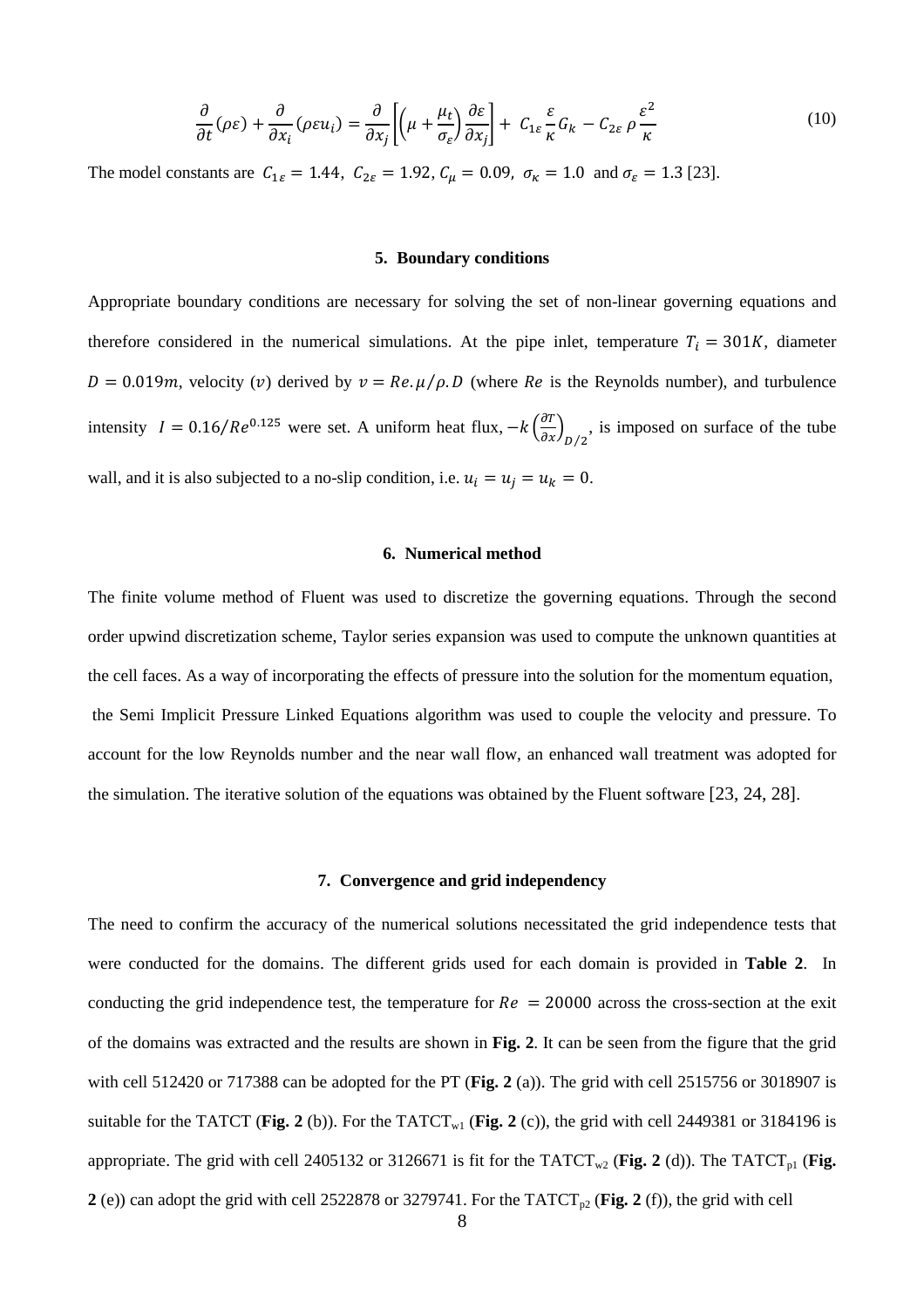| Domain              |         | Cell    |         |
|---------------------|---------|---------|---------|
| PT                  | 461178  | 512420  | 717388  |
| <b>TATCT</b>        | 1658638 | 2515756 | 3018907 |
| $TATCT_{w1}$        | 1714567 | 2449381 | 3184196 |
| $TATCT_{w2}$        | 1683592 | 2405132 | 3126671 |
| $TATCT_{p1}$        | 1766015 | 2522878 | 3279741 |
| TATCT <sub>p2</sub> | 1770542 | 2529346 | 3288150 |
| TATCT <sub>v1</sub> | 1752274 | 2503249 | 3254223 |
| $TATCT_{v2}$        | 1761029 | 2515756 | 3270483 |

**Table 2**

2529346 or 3288150 can be adopted. The grid with cell 2503249 or 3254223 is suitable for the TATCT<sub>y1</sub> (**Fig. 2**(g)). For the TATCT<sub>y2</sub> (**Fig. 2** (h)), the grid with cell 2515756 or 3270483 can be adopted. Considering solution precision as well as the time for convergence, the grids with cells 512420, 2515756, 2449381, 2405132, 2522878, 2529346, 2503249 and 2515756 were adopted for the PT, TATCT, TATCT<sub>w1</sub>, TATCT<sub>w2</sub>, TATCT<sub>p1</sub>, TATCT<sub>p2</sub>, TATCT<sub>y1</sub> and TATCT<sub>y2</sub> respectively.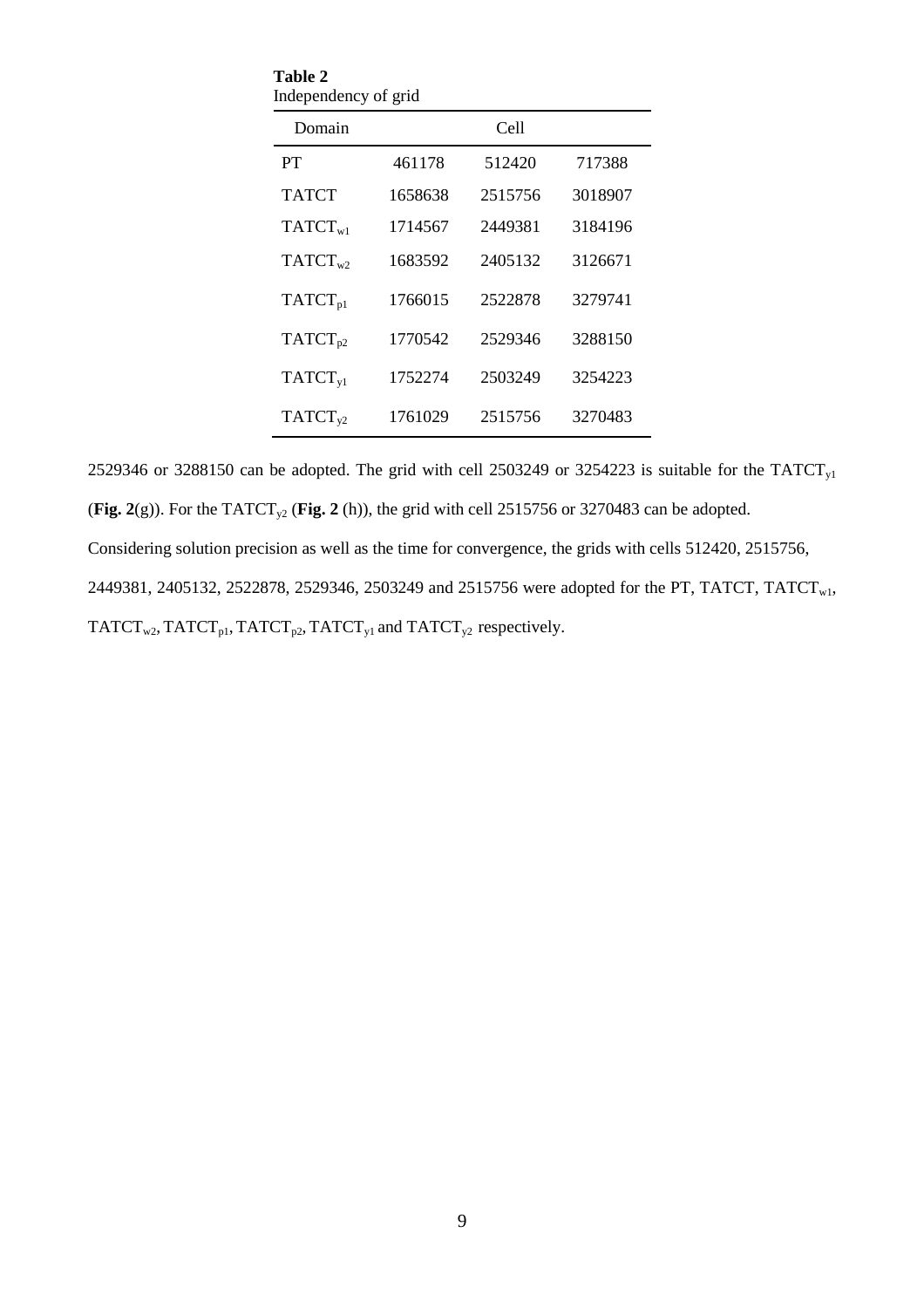

Fig. 2. Temperature across the cross-section at the exit of (a) PT, (b) TATCT, (c) TATCTw1, (d) TATCT<sub>w2</sub>, (e) TATCT<sub>p1</sub>, (f) TATCT<sub>p2</sub>, (g) TATCT<sub>y1</sub> and (h) TATCT<sub>y2</sub> for  $Re = 20000$  for different grids.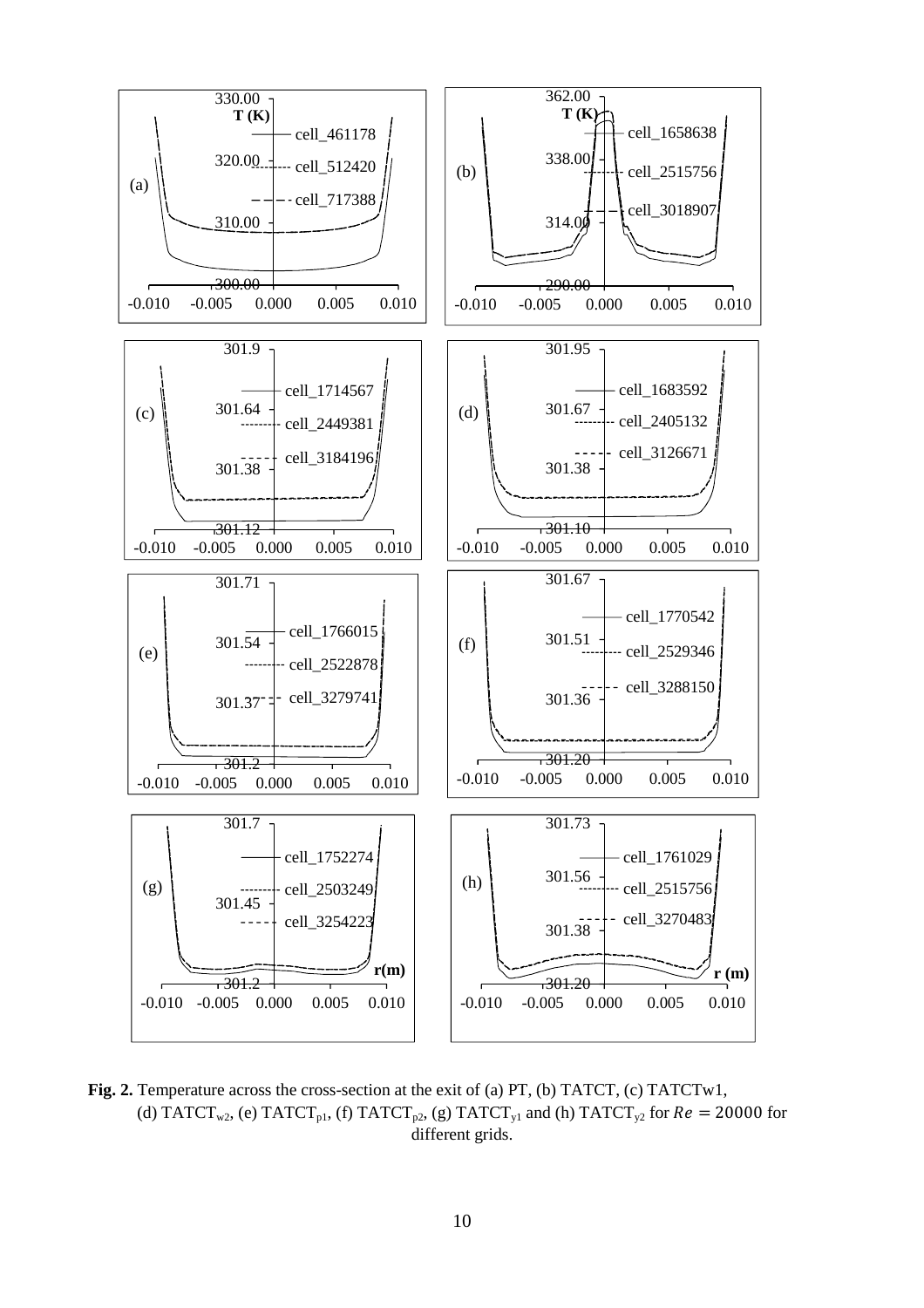## **8. Assessment of different turbulence models**

Three turbulent models were assessed to know the most suitable one for the simulations. To carry out the assessment, the Nusselt number obtained with the standard  $\kappa - \varepsilon$ , RNG  $\kappa - \varepsilon$  and standard  $\kappa - \omega$  turbulence models for the plain tube (PT) was validated with the Gnielinski correlation [29] and the experimental results of Seemawute and Eiamsa-ard [30].

As shown in **Fig. 3**, the Nusselt number for the RNG κ-ε model agrees with the experimental results of Seemawute and Eiamsa-ard with a maximum deviation of 4.12%, but it agrees with the Gnielinski correlation with a maximum deviation of 6.25%. The maximum deviation for each of the standard  $\kappa - \omega$  and



**Fig. 3.** Assessment of different turbulent models.

standard  $\kappa - \varepsilon$  models is 7.67% when compared with the Gnielinski correlation, but it is in agreement with the Seemawute and Eiamsa-ard experimental results with a maximum deviation of 8.74%. It is evident that the RNG  $\kappa - \varepsilon$  model predicts the numerical results better than the other turbulence models. Therefore, it is selected to perform all the other numerical simulations in this work.

#### **9. Discussion of computational results**

#### **9.1. Velocity vector**

The velocity vectors for the various models at the same location of 0.866m are depicted in **Fig. 4**. The PT (frame a) is not induced with tape and therefore swirl flow is not generated in it. The velocity vectors for the variations in width  $w = 18$ mm, 15mm and 13mm are shown in frames (b), (c) and (d) respectively. It is seen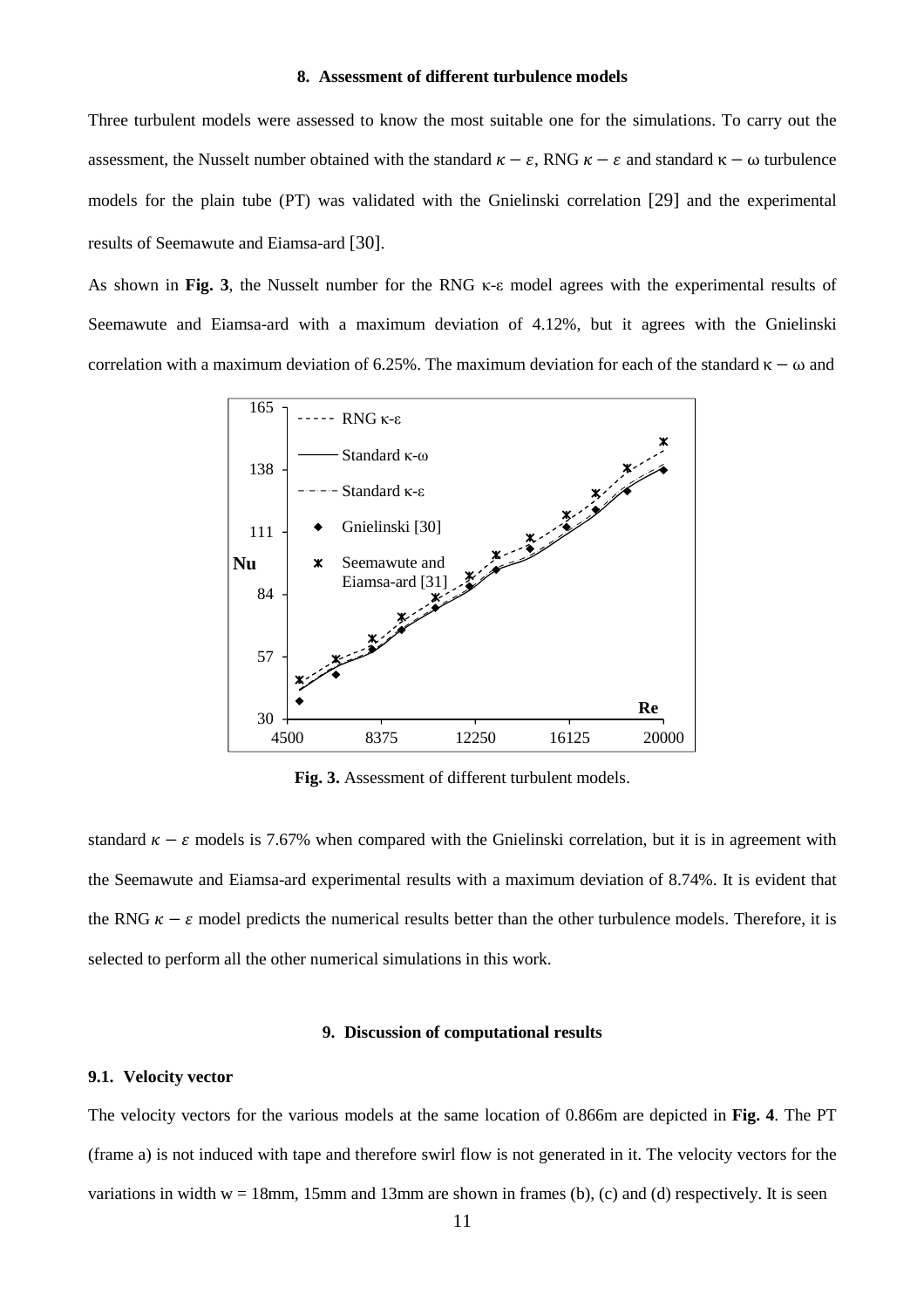

**Fig. 4.** Velocity vector of (a) PT, (b) TATCT, (c) TATCT<sub>w1</sub>, (d) TATCT<sub>w2</sub>, (e) TATCT<sub>p1</sub>, (f) TATCT<sub>p2</sub>, (g) TATCT<sub>v1</sub> and (h) TATCT<sub>v2</sub>.

that when  $w = 15$ mm (frame c), the velocity near the wall is smaller than when  $w = 18$ mm (frame b), which means a weaker fluid mixing near the wall when  $w = 15$ mm. A further reduction in swirl is observed as the width is reduced to 13mm (frame d). The velocity vectors for the variations in the size of the cut on the tape perimeter from  $p = 34.26$ mm to  $27$ mm, and then to 18mm are shown in frames (b), (e) and (f) respectively. From these, it can be seen that the swirl in the tube with the tape cut of size  $p = 34.26$ mm (frame b) is stronger than that with  $p = 27$ mm (frame e) while the swirl in the tube with  $p = 18$ mm (frame f) is weaker than that with cut  $p = 27$ mm (frame e). This means that as the size of the cut reduces the swirls near the wall diminishes. The velocity vectors for the variations in tape pitch  $y = 54$ mm, 36mm and 72mm are shown in frames (b), (g) and (h) respectively. The swirl in the tube with the largest tape pitch  $y = 72$ mm (frame h) is the weakest while the strongest swirl is obtained in the tube with the smallest tape pitch of 36mm (frame g).

## **9.2. Turbulent kinetic energy**

The effect which the variations in the geometry of the tape have on the turbulent kinetic energy is displayed in **Fig. 5**. In the PT (frame a), the maximum turbulent kinetic energy (TKE) occurs at the wall of the tube. This is due to the minimum velocity that resides at the wall of the PT. When the tube is induced with a tape of width 18mm (frame b), the velocity between the tape and the tube wall increases. Consequently, the TKE between the tape and the edge of the tube reduces. As the tape width is decreased to 15mm (frame c) and 13mm (frame d), the TKE between the edge of the tape and the wall of the tube increases as a result of the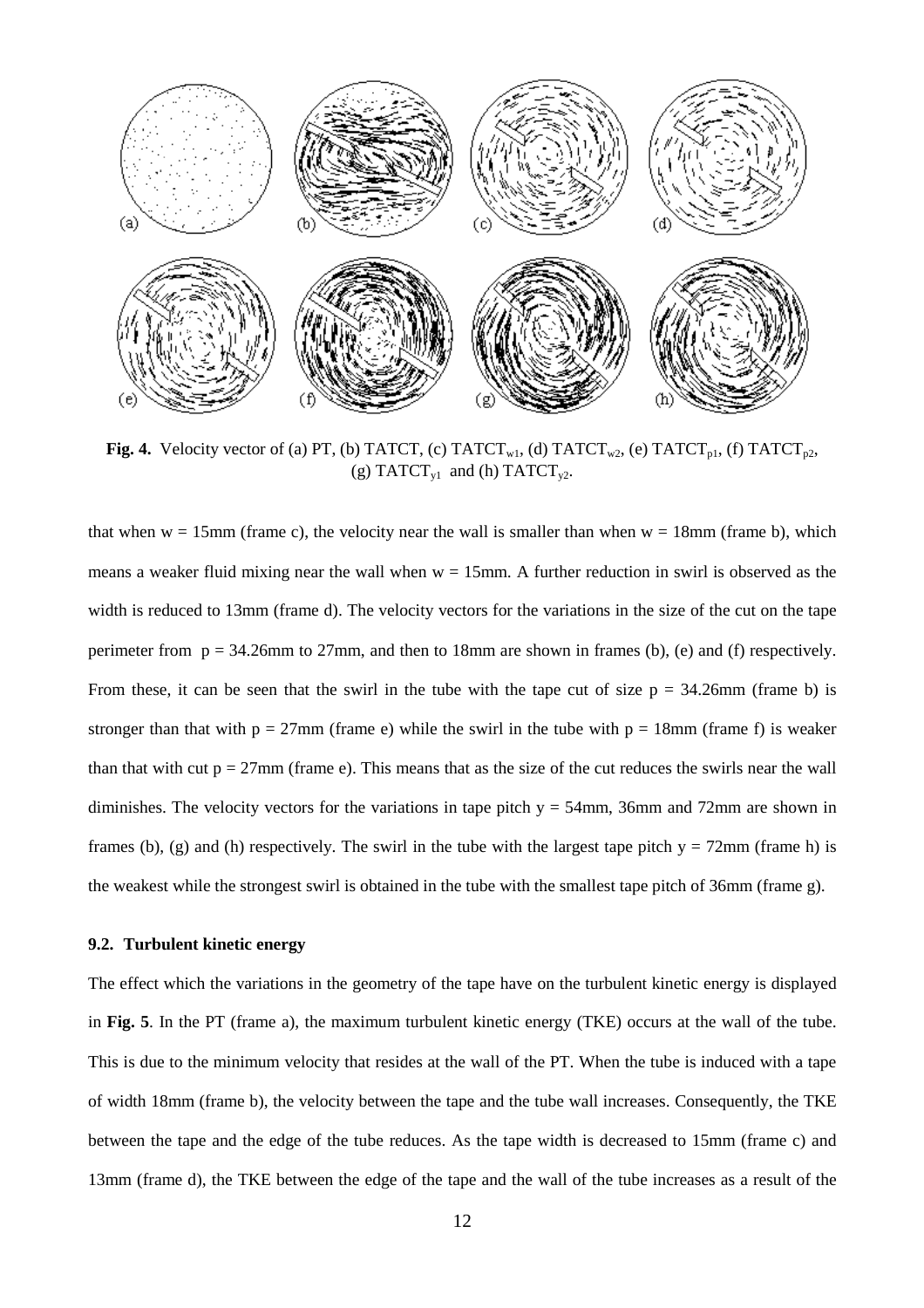decrease in the velocity near the wall. Comparison of the TKE for the size of the cut of perimeter  $p =$ 34.26mm (frame b), 27mm (frame e) and 18mm (frame f) shows that the TKE near the wall of the domain when  $p = 34.26$ mm is higher than that when  $p = 27$ mm, and there is a further increase in the TKE when  $p =$ 18mm. The reason adduced for this is the velocity between tube wall and the edge of the tape which reduces



**Fig. 5.** Contour plots of turbulent kinetic energy of (a) PT, (b) TATCT, (c) TATCT<sub>w1</sub>, (d) TATCT<sub>w2</sub>, (e) TATCT<sub>p1</sub>, (f) TATCT<sub>p2</sub>, (g) TATCT<sub>y1</sub> and (h) TATCT<sub>y2</sub>.

as the size of cut is reduced. When the pitch of the tape is varied from  $y = 54$ mm (frame b) to 36mm (frame g), the TKE between the tube wall and the tape decreases, whereas there is an increase in the TKE as the tape pitch is increased from 36mm (frame g) to 72mm (frame h).

#### **9.3. Influence of the variations in the tape geometries on heat transfer**

The heat transfer is expressed in terms of Nusselt number (Nu). The effects of the variations in the geometries of the tape on the heat transfer are presented in **Fig. 6**. As mentioned previously in §2, the tape ATCT is the reference tape for the investigation. As seen in **Fig. 6**, the Nusselt number for the tube fitted with the ATCT (that is, TATCT) is significantly higher than that for the plain tube (PT).

From **Fig. 6** (a), the Nusselt number for the tubes with tape cut of size or perimeter  $p = 27 \text{mm (TATCT}_{pl})$ and 18mm (TATCT<sub>p2</sub>) are 2.5% and 7.9% respectively lower than that for the tape with  $p = 34.26$ mm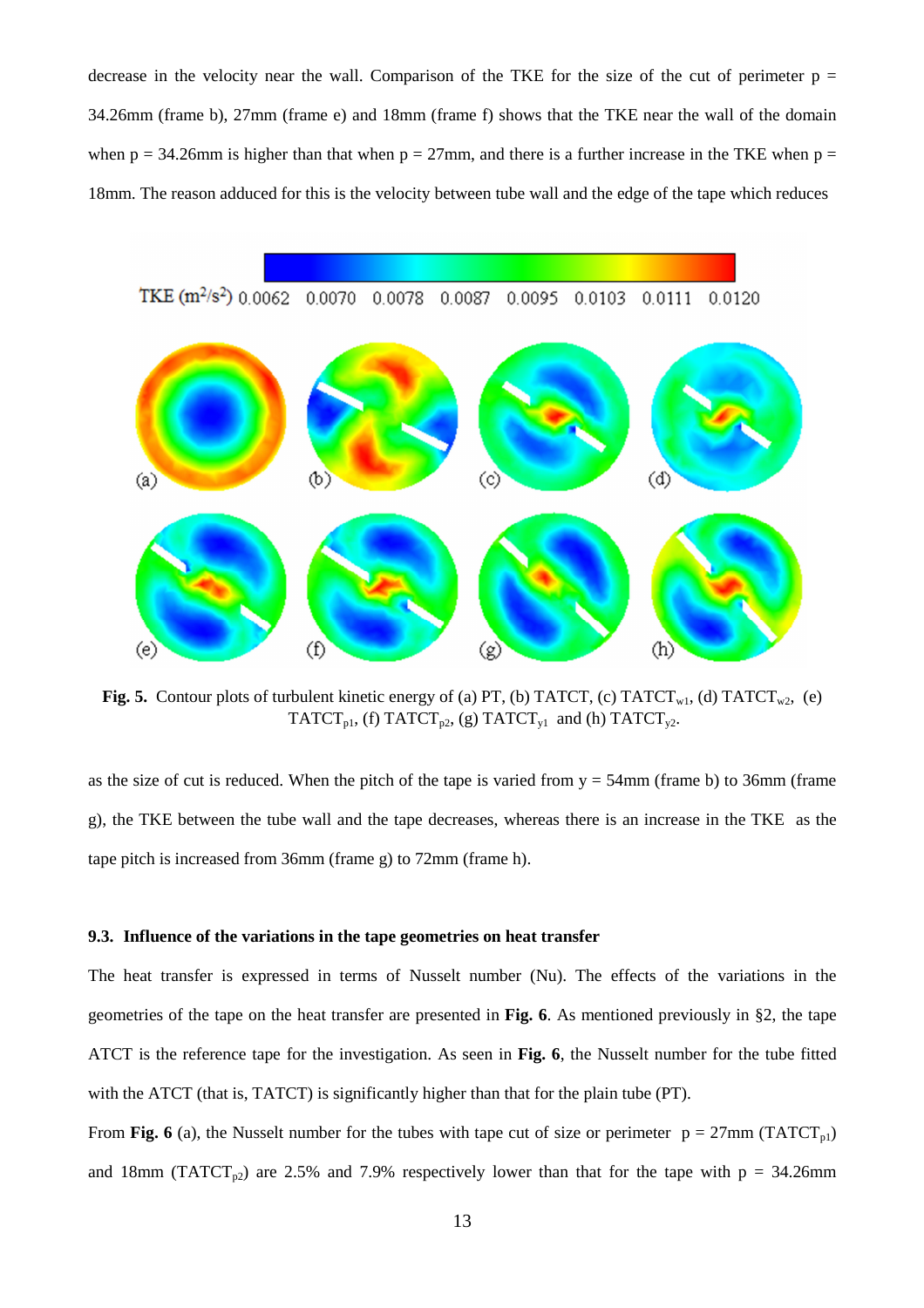(TATCT). This means that the Nusselt number decreases with the decrease in the size or perimeter of the tape cut. The reason behind this is that once a cut is made on the surface of the twisted tape, the cut adds to the swirls in the tube, thereby increasing the disturbance to the flow between the wall of the tube and the



Fig. 6. Effect of variations in (a) size of tape cut, (b) tape pitch, and (c) tape width on Nusselt number vs. Reynolds number.

edge of the tape. The smaller the perimeter of the cut, the less the effect which this effect has on the heat transfer. The tape with smallest perimeter of cut therefore imparts lowest disturbance to the flow and thus has the lowest Nusselt number.

It is revealed in Fig. 6 (b) that the Nusselt number increases when the tape pitch decreases from  $y = 54$ mm (TATCT) to 36mm (TATCT<sub>y1</sub>) but decreases when the pitch increases to 72mm (TATCT<sub>y2</sub>). The increase in the heat transfer at smaller tape pitch is attributed to a stronger swirl and longer flowing path which is consequent upon the reduction in the tape pitch. The tape with  $y = 36$ mm (TATCT<sub>y1</sub>) enhances the heat transfer up to 2.1% over that of the tape with  $y = 54$ mm (TATCT), but the tape with  $y = 72$ mm (TATCT<sub>v2</sub>) suffers a reduction in heat transfer of 3.4% of the tape with  $y = 54$ mm (TATCT).

The discovery from **Fig. 6** (c) is that the Nusselt number with tape geometry of width  $w = 15$ mm (TATCT<sub>w1</sub>) and 13mm (TATCT<sub>w2</sub>) are 6.1% and 8.9% respectively lower than that of  $w = 18$ mm (TATCT). The inference is that the Nusselt number decreases with increasing tape width. This is because the domain  $TATCT_{w2}$  with the largest free space between the tube wall and edge of the tape generates the weakest swirl,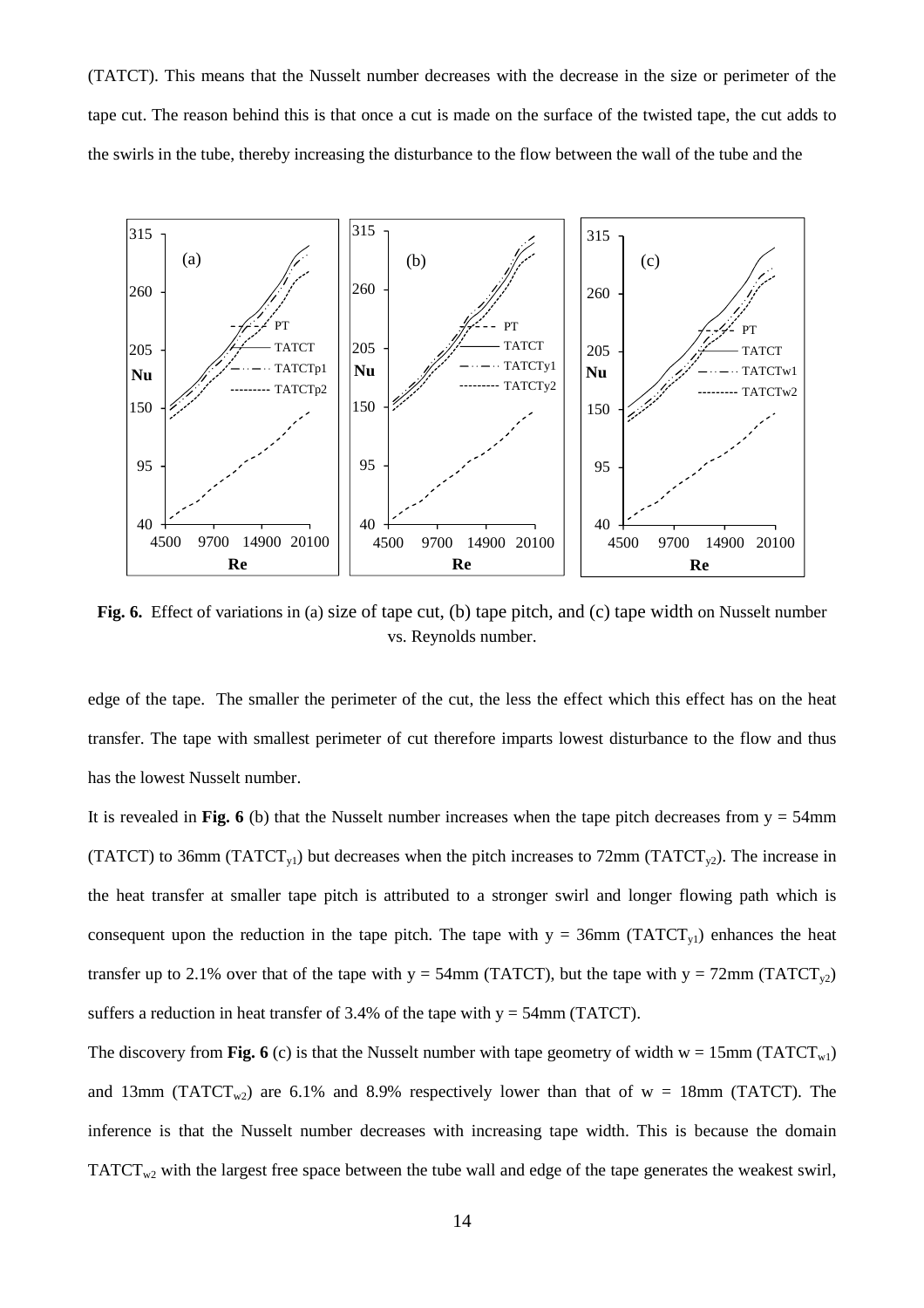which in turn produces the thickest boundary layer whereas the domain TATCT with the smallest space creates the strongest swirl, resulting in heat transfer that is higher than what is obtained in the other domains.

## **9.4. Influence of the variations in the tape geometries on friction factor**

The effects of the variations in the geometries of the tape on the friction factor are presented in **Fig. 7**. It can be seen from the figure that the TATCT, that is the tube induced with the reference tape ATCT, has a higher friction factor than the PT. This is as a result of flow blockage and swirl from the tape. It is evident in **Fig. 7**  (a) that the friction factors of the tube with tape cut of size or perimeter  $p = 27$ mm (TATCT<sub>p1</sub>) and 18mm (TATCT<sub>n2</sub>) are lower than that of the tape with  $p = 34.26$ mm (TATCT) by 2.3% and 7.5% respectively. The



**Fig. 7.** Effect of variations in (a) size of tape cut, (b) tape pitch, and (c) tape width on friction factor vs. Reynolds number.

indication is that the friction factor decreases as the perimeter of the cut decreases. This is because the tape with large perimeter of cut has a less blocking area. Also, the additional dissipation of pressure of the fluid caused by the fluid disturbance due to the presence of cuts on the tapes resulted in an increase of interaction of the pressure force around a velocity boundary layer.

As depicted in **Fig. 7** (b), the friction factor is increased with the tape pitch decreasing from  $y = 54$ mm (TATCT) to 36mm (TATCT<sub>y1</sub>) but decreases when the pitch is increased from 54mm to 72mm (TATCT<sub>y2</sub>).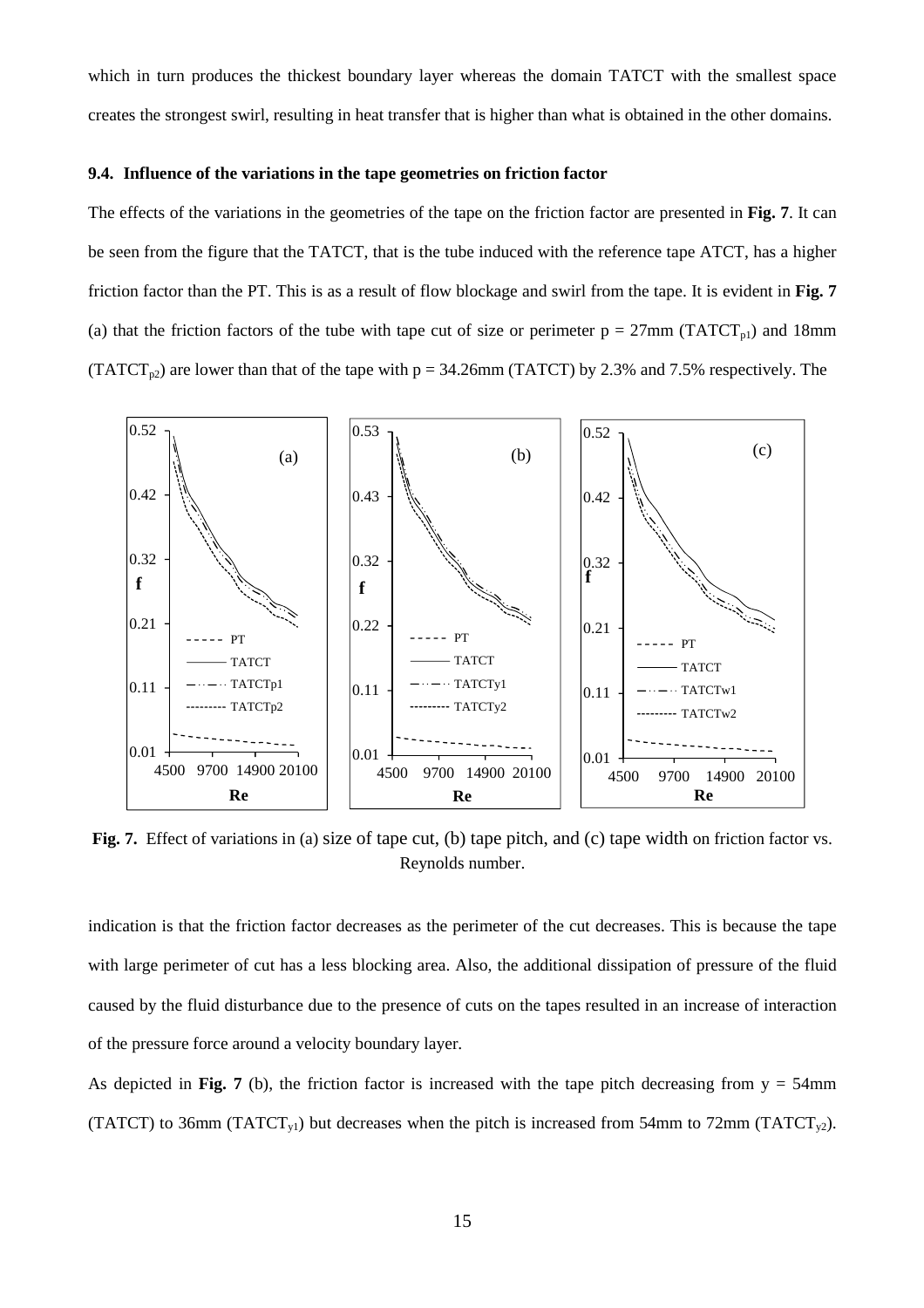The friction factors obtained with the tape with  $y = 36$ mm and 72mm are 2.2% higher and 3.2% lower respectively than that obtained in the tape with  $y = 54$ mm.

From **Fig. 7** (c), it is observed that the friction factor decreases with the reduction of the tape width from  $w =$ 18mm (TATCT) to 15mm (TATCT<sub>w1</sub>), and then to 13mm (TATCT<sub>w2</sub>). The value of the friction factor when  $w = 18$ mm decreases by 5.9% as compared with that when  $w = 15$ mm, but decreases by 8.6% when  $w =$ 13mm.

## **9.5. Influence of the variations in the tape geometries on thermal performance factor**

The possibility of a twisted tape in enhancing heat transfer is measured by thermal performance factor  $(\eta)$ , and it is defined [31] as

$$
\eta = \left(\frac{Nu}{Nu_p}\right)\left(\frac{f}{f_p}\right)^{-1/3} \tag{11}
$$

where Nu and  $Nu_p$  are the Nusselt number for the induced tube and plain tube respectively, and f and  $f_p$  are the friction factor for the induced tube and plain tube respectively.

The effects which the variation in the tape geometry has on thermal performance factor are demonstrated in **Fig. 8**. From **Fig. 8** (a), the thermal performance factor obtained for the tube with the tape cut of size or perimeter  $p = 27$ mm (TATCT<sub>p1</sub>) and 18mm (TATCT<sub>p2</sub>) are 1.1% and 3.1% respectively lower than that with  $p = 34.26$ mm (TATCT), indicating that the thermal performance increases as the size of the cut increases.

It is observed from **Fig. 8** (b) that the tape with smallest pitch of  $y = 36$ mm (TATCT<sub>y1</sub>) produces the highest thermal performance factor, but the smallest thermal performance factor is obtained from the tape with the largest pitch y = 72mm ( $TATCT_{y2}$ ). It is seen from the figure that the thermal performance factor of the tape with y = 36mm (TATCT<sub>y1</sub>) is enhanced up to 1.1% over that of the tape with y = 54mm (TATCT), but the tape with  $y = 72$ mm (TATCT<sub>y2</sub>) has its thermal performance factor diminished by 1.3% compared with that of the tape with  $y = 54$  mm.

The thermal performance factor as it is affected by a change in the tape width is shown in **Fig. 8** (c). The results reveal that the tapes with the largest width  $w = 18$ mm (TATCT) offer the highest thermal performance factor. The thermal performance obtained from the tape with  $w = 15$ mm (TATCT<sub>w1</sub>) and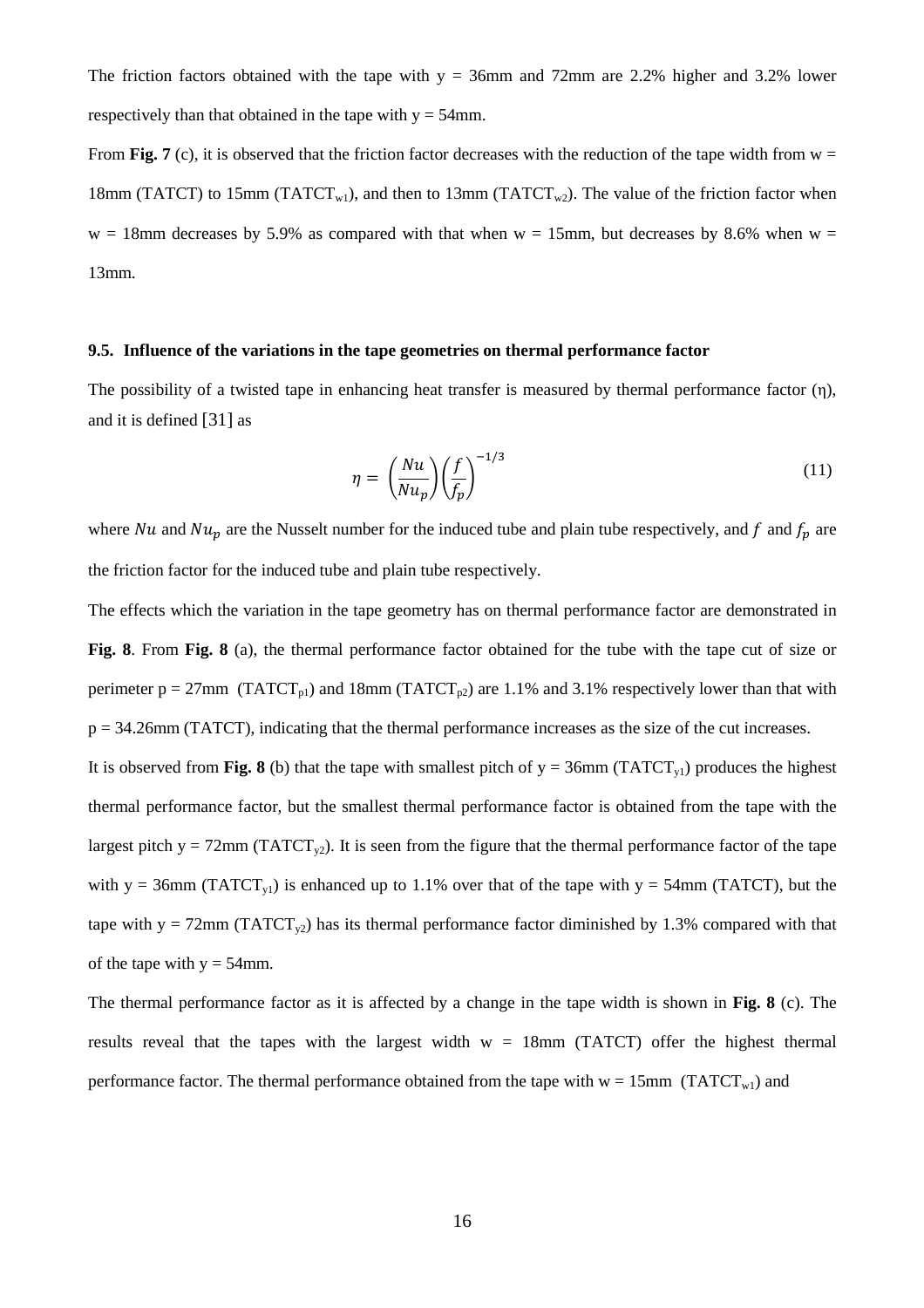

**Fig. 8.** Effect of variations in (a) size of tape cut, (b) tape pitch, and (c) tape width on thermal performance factor vs. Reynolds number.

13mm (TATCT<sub>w2</sub>) are 1.4% and 3.3% respectively lower than that of the tape with w = 18mm. The applications of the various tape geometries for the enhancement of heat transfer are found to be promising since the thermal performance factors obtained under these conditions are above unity.

## **10. Conclusion**

In this study, the effects of variation in the geometry of tape insert on heat transfer and flow characteristics in tubes are numerically investigated. The various tube designs considered have the geometries of their tape inserts varied in the tape width (13mm  $\leq w \leq 18$ mm), the tape pitch (36mm  $\leq y \leq 72$ mm), and the size of the cut on the tapes (18mm  $\leq p \leq 34.26$ mm). The Reynolds numbers considered for the turbulent flow is 5000  $\leq$  $Re \le 20000$ , and the walls of the tubes are subjected to uniform heat flux.

It was discovered that increasing the size of the cut on the tape is favourable to the flow system as this enhances the thermal performance of the system. In this regard, the domain TATCT ( $p = 34.26$ mm) is the best. Moreover, the results revealed that increasing the tape pitch results in the reduction of the thermal performance of the system. Based on this, the domain  $TATCT_{y1}$  (y = 36mm) is the best. Furthermore, it was observed that increasing the width of the tape is advantageous as it enhances the thermal performance. Considering this, TATCT ( $w = 18$ mm) is the best domain.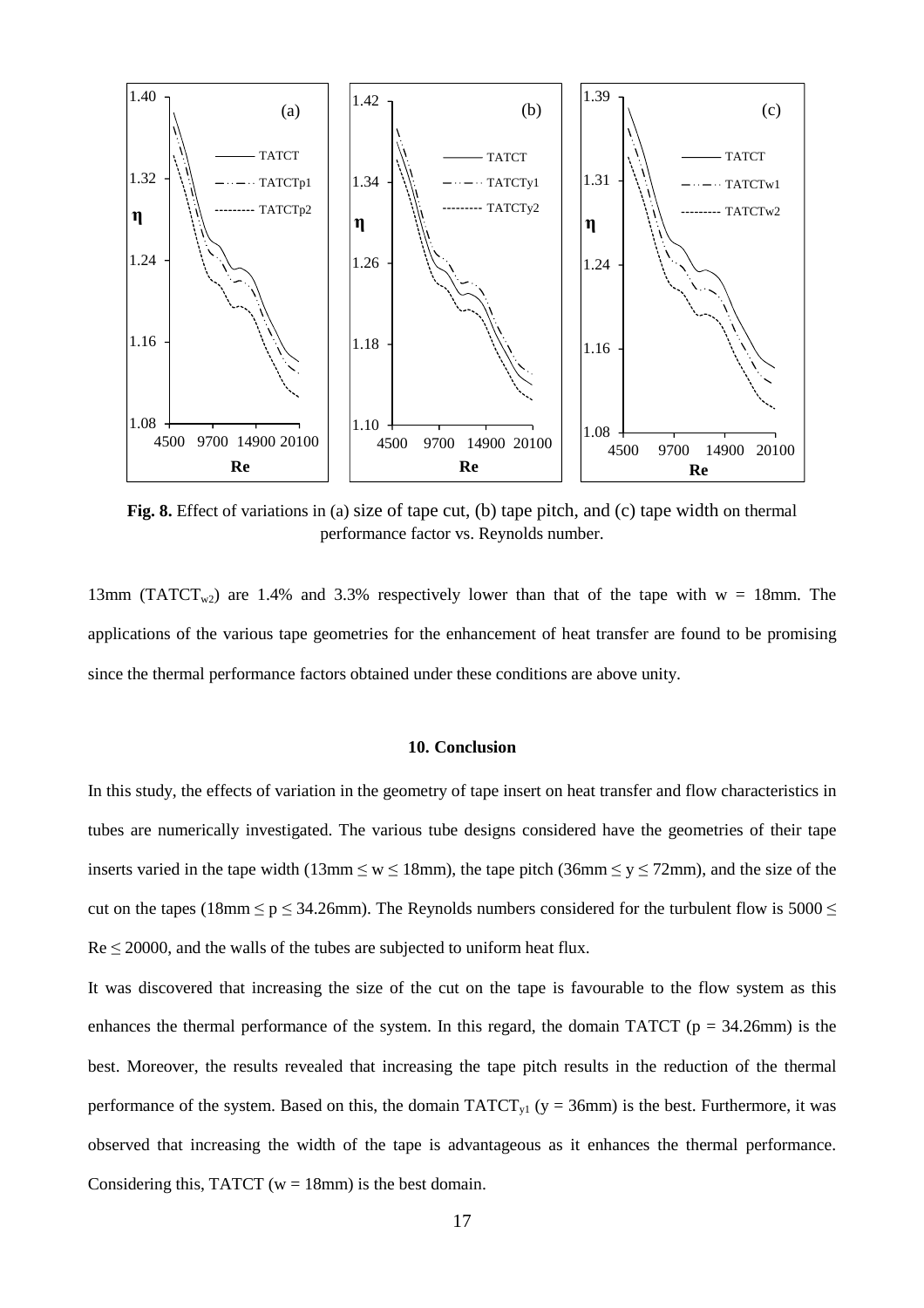## **Acknowledgement**

The financial sponsorship provided for this work by the Ekiti State University Nigeria through a fund from the Tertiary Education Trust Fund Nigeria is gratefully acknowledged.

#### **Literature Cited**

- 1. Jiji LM (2009) Heat Convection, 2nd Edition. New York: Springer Berlin Heidelberg.
- 2. Manglik RM (2003) Heat Transfer Enhancement In Heat Transfer Handbook, 1st Edition (Bejan A & Kraus AD, Eds). NJ: John Wiley & Sons, Inc.
- 3. Dewan A, Mahanta P, Raju KS & Kumar PS (2004) Review of Passive Heat Transfer Augmentation Techniques. Proceedings of the Institutions of Mechanical Engineers, Part A: J Power and Energy, 218: 509- 527.
- 4. Lane HJ & Heggs PJ (2005) Extended Surface Heat Transfer the Dovetail Fin. Appl Therm Eng, 25: 2555- 2565.
- 5. Bergles AE (1999) The Imperative to Enhance Heat Transfer In Heat Transfer Enhancement of Heat Exchangers, (Kakac S, Bergles AE, Mayinger F & Yuncii H, Eds). pp: 13-29. Dordrecht: Kluwer.
- 6. Webb RL (1987) Enhancement of Single-Phase Heat Transfer In Handbook of Single-Phase Convective Heat Transfer, (Kakac S, Shah RK & Aung W, Eds). NY: John Wiley & Sons Inc.
- 7. Bergles AE (1998) Techniques to Enhance Heat Transfer In Handbook of Heat Transfer, 3rd Edition (Rohsenow WM, Hartnett JP & Cho YI, Eds). NY: McGraw-Hill.
- 8. Manglik RM & Bergles AE (1993) Heat Transfer and Pressure Drop Correlations for Twisted -Tape Inserts in Isothermal Tubes: Part II - Transition and Turbulent Flows Transanc ASME J Heat Trans, 115: 890-896.
- 9. Jaisankar S, Radhakrishnan TK, Sheeba KN & Suresh S (2009) Experimental Investigation of Heat Transfer and Friction Factor Characteristics of Thermosyphon Solar Water Heater System Fitted with Spacer at the Trailing Edge of Left-Right Twisted Tapes. Energy Convers Manage, 50: 2638–2649.
- 10. Kumbhar DG & Sane NK (2010) Heat Transfer Enhancement in a Circular Tube Twisted with Swirl Flow Generator. In Proceedings of the Third International Conference on Advances in Mechanical Engineering (pp.188-192) January 4-12, Gujarat, India.
- 11. Kreith F & Margolis D (1959) Heat Transfer and Friction in Turbulent Vortex Flow. Appl Sci Res, Section A, 8: 457-473.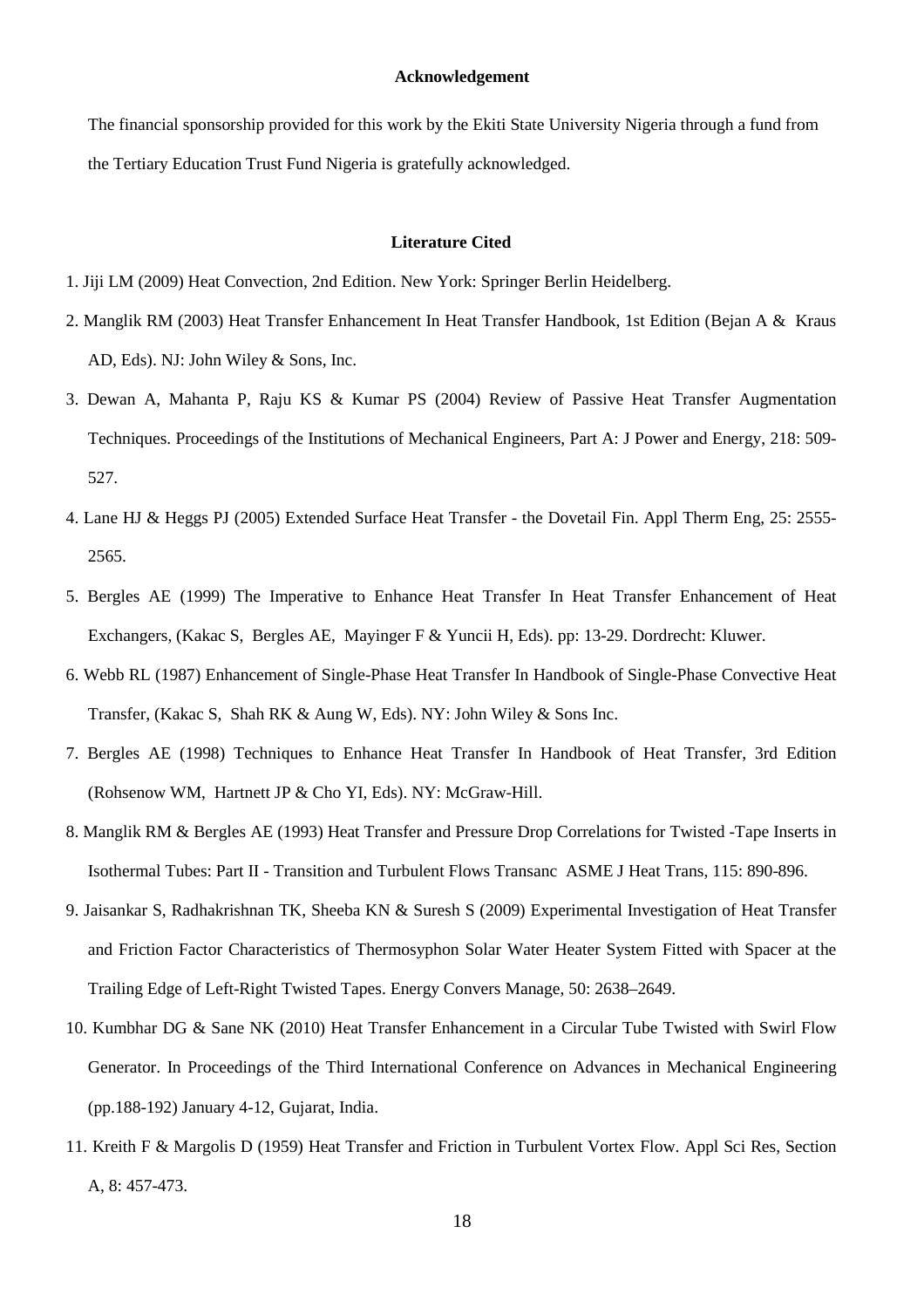- 12. Gupte NS & Date AW (1989) Friction and Heat Transfer Characteristics of Helical Turbulent Air Flow in Annuli. Transanc ASME J Heat Trans, 111: 337–344.
- 13. Noothong W, Eiamsa-ard S & Promvonge P (2006) Effect of Twisted Tape Inserts on Heat Transfer in a Tube. In Second Joint International Conference on Sustainable Energy and Environment (pp.1-5) Bangkok, Thailand.
- 14. Chang SW, Jan YJ & Liou JS (2007) Turbulent Heat Transfer and Pressure Drop in Tube Fitted with Serrated Twisted Tape. Int J Therm Sci, 46: 506-518.
- 15. Chiu Y & Jang J (2009) 3D Numerical and Experimental Analysis for Thermal–Hydraulic Characteristics of Air Flow inside a Circular Tube with Different Tube Inserts. Appl Therm Eng, 29: 250-258.
- 16. Murugesan P, Mayilsamy K, Suresh S & Srinivansan PSS (2009) Heat Transfer and Pressure Drop Characteristics of Turbulent Flow in a Tube Fitted with Trapezoidal-Cut Twisted Tape Insert. Int J of Acad Res, 1: 123-128.
- 17. Murugesan P, Mayilsamy K & Suresh S (2010) Turbulent Heat Transfer and Pressure Drop in a Tube Fitted with Square-Cut Twisted Tape. Chinese J.Chem Eng 18 (4): 609-617.
- 18. Cui Y & Tian M (2010) Three-Dimensional Numerical Simulation of Thermalhydraulic Performance of a Circular Tube with Edgefold-Twisted-Tape Inserts. J Hydrodyn, 22 (5): 662-670.
- 19. Guo J, Fan A, Zhang X & Liu W (2011) A Numerical Study on Heat Transfer and Friction Factor Characteristics of Laminar Flow in a Circular Tube Fitted with Center-Cleared Twisted-Tape. Int J Therm Sci, 50: 1263-1270.
- 20. Zhang X, Liu Z & Liu W (2012) Numerical Studies on Heat Transfer and Flow Characteristics for Laminar Flow in a Tube with Multiple Spaced Twisted Tapes. Int J Therm Sci, 58: 157-167.
- 21. Salman SD, Kadhum AAH, Takriff MS & Mohamad AB (2014) CFD Simulation of Heat Transfer Augmentation in a Circular Tube Fitted with Alternative Axis Twisted Tape in Laminar Flow under a Constant Heat Flux. Heat Trans Asian Res, 43 (4): 384-396.
- 22. Chokphoemphun S, Pimsarn M, Thianpong C & Promvonge P (2015) Thermal Performance of Tubular Heat Exchanger with Multiple Twisted-Tape Inserts. Chinenese J Chem Eng, 23: 755-762.
- 23. Fluent (2006) Fluent 6.3 User's Guide. Lebanon.
- 24. Versteeg HK & Malalasekera W (2007) An Introduction to Computational Fluid Dynamics- the Finite Volume Method, 2nd Edition. England: Pearson.